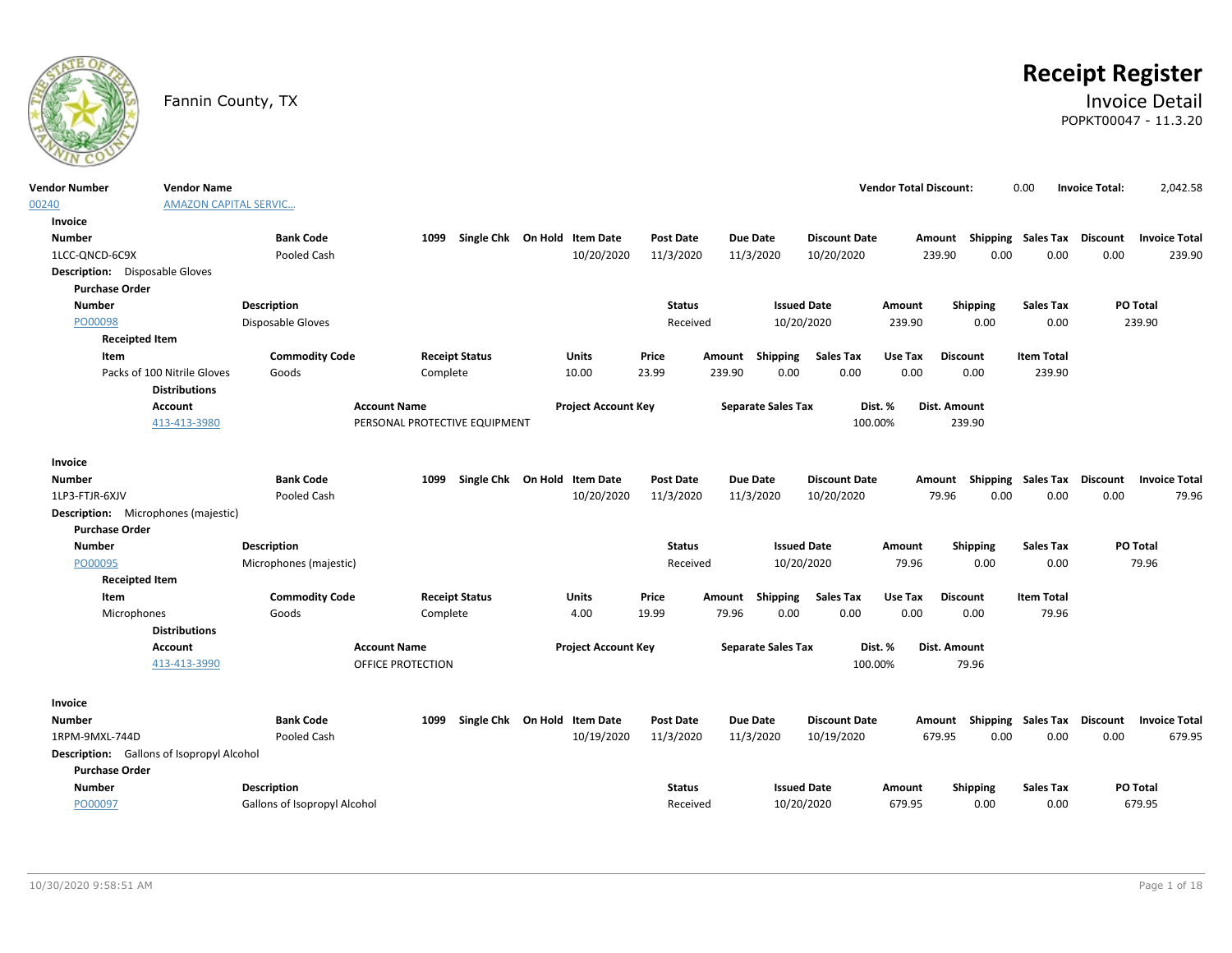| <b>Receipted Item</b>                                            |                                  |                               |                                   |                  |        |                           |                      |          |                                    |                           |      |                      |
|------------------------------------------------------------------|----------------------------------|-------------------------------|-----------------------------------|------------------|--------|---------------------------|----------------------|----------|------------------------------------|---------------------------|------|----------------------|
| Item                                                             | <b>Commodity Code</b>            | <b>Receipt Status</b>         | Units                             | Price            |        | Amount Shipping           | <b>Sales Tax</b>     | Use Tax  | <b>Discount</b>                    | <b>Item Total</b>         |      |                      |
| Cases of 4 Gallons Isopropyl Alcol Goods<br><b>Distributions</b> |                                  | Complete                      | 5.00                              | 135.99           | 679.95 | 0.00                      | 0.00                 | 0.00     | 0.00                               | 679.95                    |      |                      |
| <b>Account</b>                                                   | <b>Account Name</b>              |                               | <b>Project Account Key</b>        |                  |        | <b>Separate Sales Tax</b> |                      | Dist. %  | <b>Dist. Amount</b>                |                           |      |                      |
| 413-413-3970                                                     |                                  | SANITIZING SUPPLIES           |                                   |                  |        |                           |                      | 100.00%  | 679.95                             |                           |      |                      |
| Invoice                                                          |                                  |                               |                                   |                  |        |                           |                      |          |                                    |                           |      |                      |
| <b>Number</b>                                                    | <b>Bank Code</b>                 |                               | 1099 Single Chk On Hold Item Date | <b>Post Date</b> |        | <b>Due Date</b>           | <b>Discount Date</b> |          | Amount Shipping Sales Tax Discount |                           |      | <b>Invoice Total</b> |
| 1T7F-XC9X-FyTN                                                   | Pooled Cash                      |                               | 10/12/2020                        | 11/3/2020        |        | 11/3/2020                 | 10/12/2020           |          | 1,020.79<br>0.00                   | 0.00                      | 0.00 | 1,020.79             |
| <b>Description:</b> Sound System - Majestic                      |                                  |                               |                                   |                  |        |                           |                      |          |                                    |                           |      |                      |
| <b>Purchase Order</b>                                            |                                  |                               |                                   |                  |        |                           |                      |          |                                    |                           |      |                      |
| <b>Number</b>                                                    | <b>Description</b>               |                               |                                   | <b>Status</b>    |        | <b>Issued Date</b>        |                      | Amount   | <b>Shipping</b>                    | <b>Sales Tax</b>          |      | PO Total             |
| PO00107                                                          | Sound System - Majestic          |                               |                                   | Received         |        | 10/23/2020                |                      | 1,020.79 | 0.00                               | 0.00                      |      | 1,020.79             |
| <b>Receipted Item</b>                                            |                                  |                               |                                   |                  |        |                           |                      |          |                                    |                           |      |                      |
| Item                                                             | <b>Commodity Code</b>            | <b>Receipt Status</b>         | Units                             | Price            |        | Amount Shipping           | <b>Sales Tax</b>     | Use Tax  | <b>Discount</b>                    | <b>Item Total</b>         |      |                      |
| Behringer PA System                                              | Goods                            | Complete                      | 1.00                              | 938.00           | 938.00 | 0.00                      | 0.00                 | 0.00     | 0.00                               | 938.00                    |      |                      |
| <b>Distributions</b>                                             |                                  |                               |                                   |                  |        |                           |                      |          |                                    |                           |      |                      |
| <b>Account</b>                                                   | <b>Account Name</b>              |                               | <b>Project Account Key</b>        |                  |        | <b>Separate Sales Tax</b> |                      | Dist. %  | Dist. Amount                       |                           |      |                      |
| 413-413-5720                                                     | OFFICE EQUIPMENT                 |                               |                                   |                  |        |                           |                      | 100.00%  | 938.00                             |                           |      |                      |
| <b>Receipted Item</b><br>Item                                    | <b>Commodity Code</b>            | <b>Receipt Status</b>         | <b>Units</b>                      | Price            |        | Amount Shipping           | <b>Sales Tax</b>     | Use Tax  | <b>Discount</b>                    | <b>Item Total</b>         |      |                      |
| Speaker Stands                                                   | Goods                            | Complete                      | 1.00                              | 82.79            | 82.79  | 0.00                      | 0.00                 | 0.00     | 0.00                               | 82.79                     |      |                      |
| <b>Distributions</b>                                             |                                  |                               |                                   |                  |        |                           |                      |          |                                    |                           |      |                      |
| Account                                                          | <b>Account Name</b>              |                               | <b>Project Account Key</b>        |                  |        | <b>Separate Sales Tax</b> |                      | Dist. %  | Dist. Amount                       |                           |      |                      |
| 413-413-5720                                                     | OFFICE EQUIPMENT                 |                               |                                   |                  |        |                           |                      | 100.00%  | 82.79                              |                           |      |                      |
| Invoice                                                          |                                  |                               |                                   |                  |        |                           |                      |          |                                    |                           |      |                      |
| <b>Number</b>                                                    | <b>Bank Code</b>                 | 1099 Single Chk On Hold       | <b>Item Date</b>                  | <b>Post Date</b> |        | <b>Due Date</b>           | <b>Discount Date</b> |          | Shipping<br>Amount                 | <b>Sales Tax Discount</b> |      | <b>Invoice Total</b> |
| 1YFX-V1WG-1L6T                                                   | Pooled Cash                      |                               | 10/20/2020                        | 11/3/2020        |        | 11/3/2020                 | 10/20/2020           |          | 21.98<br>0.00                      | 0.00                      | 0.00 | 21.98                |
| <b>Description:</b> Disposable Mic Covers (Majestic)             |                                  |                               |                                   |                  |        |                           |                      |          |                                    |                           |      |                      |
| <b>Purchase Order</b>                                            |                                  |                               |                                   |                  |        |                           |                      |          |                                    |                           |      |                      |
| <b>Number</b>                                                    | <b>Description</b>               |                               |                                   | <b>Status</b>    |        | <b>Issued Date</b>        |                      | Amount   | <b>Shipping</b>                    | <b>Sales Tax</b>          |      | PO Total             |
| PO00094                                                          | Disposable Mic Covers (Majestic) |                               |                                   | Received         |        | 10/20/2020                |                      | 21.98    | 0.00                               | 0.00                      |      | 21.98                |
| <b>Receipted Item</b>                                            |                                  |                               |                                   |                  |        |                           |                      |          |                                    |                           |      |                      |
| Item                                                             | <b>Commodity Code</b>            | <b>Receipt Status</b>         | Units                             | Price            | Amount | Shipping                  | <b>Sales Tax</b>     | Use Tax  | <b>Discount</b>                    | <b>Item Total</b>         |      |                      |
| Mic Covers                                                       | Goods                            | Complete                      | 1.00                              | 21.98            | 21.98  | 0.00                      | 0.00                 | 0.00     | 0.00                               | 21.98                     |      |                      |
| <b>Distributions</b>                                             |                                  |                               |                                   |                  |        |                           |                      |          |                                    |                           |      |                      |
| <b>Account</b>                                                   | <b>Account Name</b>              |                               | <b>Project Account Key</b>        |                  |        | <b>Separate Sales Tax</b> |                      | Dist. %  | <b>Dist. Amount</b>                |                           |      |                      |
| 413-413-3980                                                     |                                  | PERSONAL PROTECTIVE EQUIPMENT |                                   |                  |        |                           |                      | 100.00%  | 21.98                              |                           |      |                      |
|                                                                  |                                  |                               |                                   |                  |        |                           |                      |          |                                    |                           |      |                      |

**Vendor Number Vendor Total Discount:** 1,443.93 **Vendor Name** 0.00 **Invoice Total:**

00696

DELL MARKETING L.P.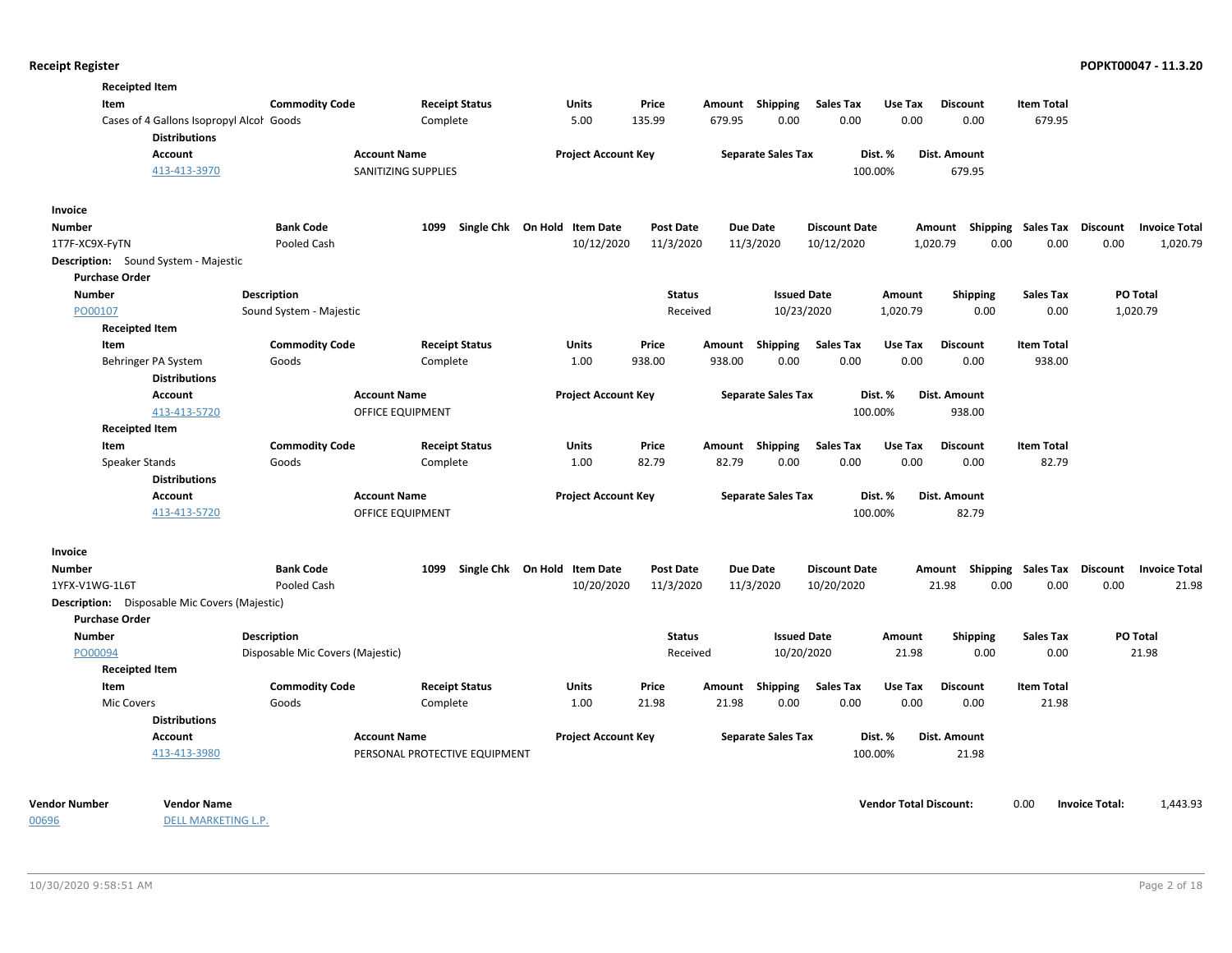| Invoice               |                       |                       |                              |                  |                 |                           |                      |          |                                    |                   |          |                      |
|-----------------------|-----------------------|-----------------------|------------------------------|------------------|-----------------|---------------------------|----------------------|----------|------------------------------------|-------------------|----------|----------------------|
| <b>Number</b>         | <b>Bank Code</b>      | 1099                  | Single Chk On Hold Item Date | <b>Post Date</b> | <b>Due Date</b> |                           | <b>Discount Date</b> |          | Amount Shipping Sales Tax          |                   | Discount | <b>Invoice Total</b> |
| 10432250093           | Pooled Cash           |                       | 10/21/2020                   | 11/3/2020        | 11/3/2020       |                           | 10/21/2020           | 1,225.44 | 0.00                               | 0.00              | 0.00     | 1,225.44             |
| Description: Toner    |                       |                       |                              |                  |                 |                           |                      |          |                                    |                   |          |                      |
| <b>Purchase Order</b> |                       |                       |                              |                  |                 |                           |                      |          |                                    |                   |          |                      |
| <b>Number</b>         | <b>Description</b>    |                       |                              | <b>Status</b>    |                 | <b>Issued Date</b>        |                      | Amount   | <b>Shipping</b>                    | <b>Sales Tax</b>  |          | PO Total             |
| PO00088               | Toner                 |                       |                              | Received         |                 | 10/16/2020                |                      | 1,225.44 | 0.00                               | 0.00              |          | 1,225.44             |
| <b>Receipted Item</b> |                       |                       |                              |                  |                 |                           |                      |          |                                    |                   |          |                      |
| Item                  | <b>Commodity Code</b> | <b>Receipt Status</b> | Units                        | Price            | Amount          | Shipping                  | <b>Sales Tax</b>     | Use Tax  | <b>Discount</b>                    | <b>Item Total</b> |          |                      |
| HY - Black            | Goods                 | Complete              | 2.00                         | 128.24           | 256.48          | 0.00                      | 0.00                 | 0.00     | 0.00                               | 256.48            |          |                      |
| <b>Distributions</b>  |                       |                       |                              |                  |                 |                           |                      |          |                                    |                   |          |                      |
| <b>Account</b>        |                       | <b>Account Name</b>   | <b>Project Account Key</b>   |                  |                 | <b>Separate Sales Tax</b> |                      | Dist. %  | Dist. Amount                       |                   |          |                      |
| 260-455-5720          |                       | OFFICE EQUIPMENT      |                              |                  |                 |                           | 100.00%              |          | 256.48                             |                   |          |                      |
| <b>Receipted Item</b> |                       |                       |                              |                  |                 |                           |                      |          |                                    |                   |          |                      |
| Item                  | <b>Commodity Code</b> | <b>Receipt Status</b> | Units                        | Price            | Amount Shipping |                           | <b>Sales Tax</b>     | Use Tax  | <b>Discount</b>                    | <b>Item Total</b> |          |                      |
| HY- Cyanide           | Goods                 | Complete              | 2.00                         | 242.24           | 484.48          | 0.00                      | 0.00                 | 0.00     | 0.00                               | 484.48            |          |                      |
| <b>Distributions</b>  |                       |                       |                              |                  |                 |                           |                      |          |                                    |                   |          |                      |
| <b>Account</b>        |                       | <b>Account Name</b>   | <b>Project Account Key</b>   |                  |                 | <b>Separate Sales Tax</b> |                      | Dist. %  | Dist. Amount                       |                   |          |                      |
| 260-455-5720          |                       | OFFICE EQUIPMENT      |                              |                  |                 |                           | 100.00%              |          | 484.48                             |                   |          |                      |
| <b>Receipted Item</b> |                       |                       |                              |                  |                 |                           |                      |          |                                    |                   |          |                      |
| Item                  | <b>Commodity Code</b> | <b>Receipt Status</b> | <b>Units</b>                 | Price            | Amount Shipping |                           | Sales Tax            | Use Tax  | <b>Discount</b>                    | <b>Item Total</b> |          |                      |
| HY-Magenta            | Goods                 | Complete              | 1.00                         | 242.24           | 242.24          | 0.00                      | 0.00                 | 0.00     | 0.00                               | 242.24            |          |                      |
| <b>Distributions</b>  |                       |                       |                              |                  |                 |                           |                      |          |                                    |                   |          |                      |
| <b>Account</b>        |                       | <b>Account Name</b>   | <b>Project Account Key</b>   |                  |                 | <b>Separate Sales Tax</b> |                      | Dist. %  | Dist. Amount                       |                   |          |                      |
| 260-455-5720          |                       | OFFICE EQUIPMENT      |                              |                  |                 |                           | 100.00%              |          | 242.24                             |                   |          |                      |
| <b>Receipted Item</b> |                       |                       |                              |                  |                 |                           |                      |          |                                    |                   |          |                      |
| Item                  | <b>Commodity Code</b> | <b>Receipt Status</b> | Units                        | Price            | Amount Shipping |                           | <b>Sales Tax</b>     | Use Tax  | <b>Discount</b>                    | <b>Item Total</b> |          |                      |
| HY-Yellow             | Goods                 | Complete              | 1.00                         | 242.24           | 242.24          | 0.00                      | 0.00                 | 0.00     | 0.00                               | 242.24            |          |                      |
| <b>Distributions</b>  |                       |                       |                              |                  |                 |                           |                      |          |                                    |                   |          |                      |
| <b>Account</b>        |                       | <b>Account Name</b>   | <b>Project Account Key</b>   |                  |                 | <b>Separate Sales Tax</b> |                      | Dist. %  | Dist. Amount                       |                   |          |                      |
| 260-455-5720          |                       | OFFICE EQUIPMENT      |                              |                  |                 |                           | 100.00%              |          | 242.24                             |                   |          |                      |
|                       |                       |                       |                              |                  |                 |                           |                      |          |                                    |                   |          |                      |
| Invoice<br>Number     | <b>Bank Code</b>      | 1099                  | Single Chk On Hold Item Date | <b>Post Date</b> | Due Date        |                           | <b>Discount Date</b> |          | Amount Shipping Sales Tax Discount |                   |          | <b>Invoice Total</b> |
| 10433507438           | Pooled Cash           |                       | 10/26/2020                   | 11/3/2020        | 11/3/2020       |                           | 10/26/2020           | 218.49   | 0.00                               | 0.00              | 0.00     | 218.49               |
| Description: Toner    |                       |                       |                              |                  |                 |                           |                      |          |                                    |                   |          |                      |
| <b>Purchase Order</b> |                       |                       |                              |                  |                 |                           |                      |          |                                    |                   |          |                      |
| <b>Number</b>         | <b>Description</b>    |                       |                              | <b>Status</b>    |                 | <b>Issued Date</b>        |                      | Amount   | <b>Shipping</b>                    | <b>Sales Tax</b>  |          | PO Total             |
| PO00113               | Toner                 |                       |                              | Received         |                 | 10/21/2020                |                      | 218.49   | 0.00                               | 0.00              |          | 218.49               |
| <b>Receipted Item</b> |                       |                       |                              |                  |                 |                           |                      |          |                                    |                   |          |                      |
| Item                  | <b>Commodity Code</b> | <b>Receipt Status</b> | Units                        | Price            | Amount          | Shipping                  | Sales Tax            | Use Tax  | <b>Discount</b>                    | <b>Item Total</b> |          |                      |
| HY Toner 2830         | Goods                 | Complete              | 1.00                         | 218.49           | 218.49          | 0.00                      | 0.00                 | 0.00     | 0.00                               | 218.49            |          |                      |
| <b>Distributions</b>  |                       |                       |                              |                  |                 |                           |                      |          |                                    |                   |          |                      |
| Account               |                       | <b>Account Name</b>   | <b>Project Account Key</b>   |                  |                 | <b>Separate Sales Tax</b> |                      | Dist. %  | Dist. Amount                       |                   |          |                      |
| 100-497-3100          |                       | OFFICE SUPPLIES       |                              |                  |                 |                           | 100.00%              |          | 218.49                             |                   |          |                      |
|                       |                       |                       |                              |                  |                 |                           |                      |          |                                    |                   |          |                      |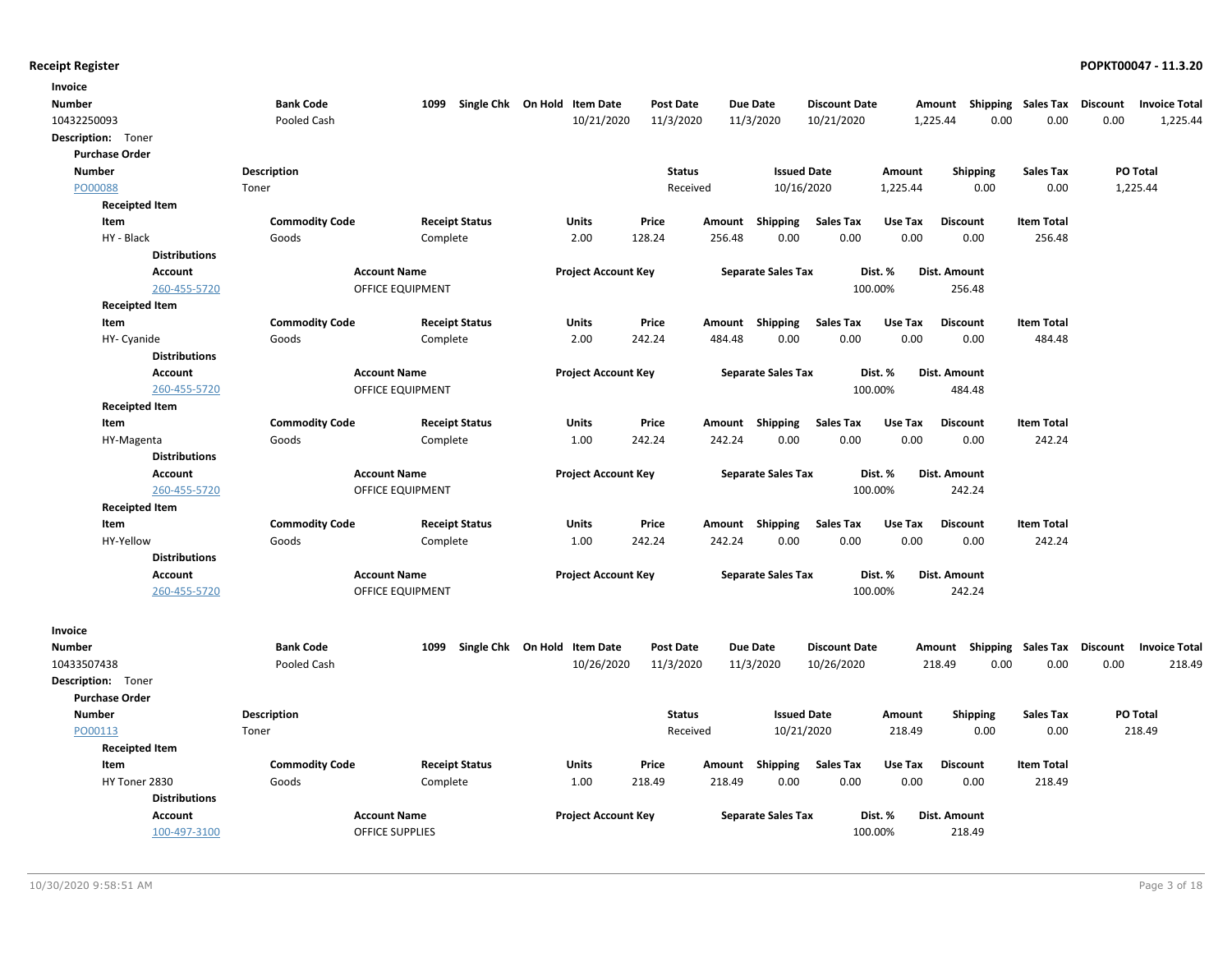| <b>Vendor Number</b><br>00179 | <b>Vendor Name</b><br><b>EVIDENT, INC</b> |                       |                               |                              |                            |               |                           |                           |                      | <b>Vendor Total Discount:</b> |                  | 0.00                      | <b>Invoice Total:</b> | 1,141.60             |
|-------------------------------|-------------------------------------------|-----------------------|-------------------------------|------------------------------|----------------------------|---------------|---------------------------|---------------------------|----------------------|-------------------------------|------------------|---------------------------|-----------------------|----------------------|
| Invoice                       |                                           |                       |                               |                              |                            |               |                           |                           |                      |                               |                  |                           |                       |                      |
| <b>Number</b>                 |                                           | <b>Bank Code</b>      | 1099                          | Single Chk On Hold Item Date |                            | Post Date     |                           | Due Date                  | <b>Discount Date</b> |                               | Amount           | <b>Shipping Sales Tax</b> | Discount              | <b>Invoice Total</b> |
| 163530A                       |                                           | Pooled Cash           |                               |                              | 10/22/2020                 | 11/3/2020     |                           | 11/3/2020                 | 10/22/2020           |                               | 663.48<br>478.12 | 0.00                      | 0.00                  | 1,141.60             |
| Description: PPE for Sheriff  |                                           |                       |                               |                              |                            |               |                           |                           |                      |                               |                  |                           |                       |                      |
| <b>Purchase Order</b>         |                                           |                       |                               |                              |                            |               |                           |                           |                      |                               |                  |                           |                       |                      |
| <b>Number</b>                 |                                           | <b>Description</b>    |                               |                              |                            | <b>Status</b> |                           | <b>Issued Date</b>        |                      | Amount                        | <b>Shipping</b>  | <b>Sales Tax</b>          |                       | PO Total             |
| PO00093                       |                                           | PPE for Sheriff       |                               |                              |                            |               | <b>Partially Received</b> | 10/16/2020                |                      | 663.48                        | 478.12           | 0.00                      |                       | 1,141.60             |
|                               | <b>Receipted Item</b>                     |                       |                               |                              |                            |               |                           |                           |                      |                               |                  |                           |                       |                      |
| Item                          |                                           | <b>Commodity Code</b> |                               | <b>Receipt Status</b>        | <b>Units</b>               | Price         |                           | Amount Shipping           | <b>Sales Tax</b>     | Use Tax                       | <b>Discount</b>  | <b>Item Total</b>         |                       |                      |
|                               | <b>Body Bags</b>                          | Goods                 | Complete                      |                              | 5.00                       | 26.00         | 130.00                    | 478.12                    | 0.00                 | 0.00                          | 0.00             | 608.12                    |                       |                      |
|                               | <b>Distributions</b>                      |                       |                               |                              |                            |               |                           |                           |                      |                               |                  |                           |                       |                      |
|                               | <b>Account</b>                            |                       | <b>Account Name</b>           |                              | <b>Project Account Key</b> |               |                           | <b>Separate Sales Tax</b> |                      | Dist. %                       | Dist. Amount     |                           |                       |                      |
|                               | 413-413-3980                              |                       | PERSONAL PROTECTIVE EQUIPMENT |                              |                            |               |                           |                           |                      | 100.00%                       | 608.12           |                           |                       |                      |
|                               | <b>Receipted Item</b>                     |                       |                               |                              |                            |               |                           |                           |                      |                               |                  |                           |                       |                      |
| Item                          |                                           | <b>Commodity Code</b> |                               | <b>Receipt Status</b>        | <b>Units</b>               | Price         |                           | Amount Shipping           | <b>Sales Tax</b>     | Use Tax                       | <b>Discount</b>  | <b>Item Total</b>         |                       |                      |
|                               | Masks - Adult                             | Goods                 | Complete                      |                              | 1.00                       | 144.99        | 144.99                    | 0.00                      | 0.00                 | 0.00                          | 0.00             | 144.99                    |                       |                      |
|                               | <b>Distributions</b>                      |                       |                               |                              |                            |               |                           |                           |                      |                               |                  |                           |                       |                      |
|                               | <b>Account</b>                            |                       | <b>Account Name</b>           |                              | <b>Project Account Key</b> |               |                           | <b>Separate Sales Tax</b> |                      | Dist. %                       | Dist. Amount     |                           |                       |                      |
|                               | 413-413-3980                              |                       | PERSONAL PROTECTIVE EQUIPMENT |                              |                            |               |                           |                           |                      | 100.00%                       | 144.99           |                           |                       |                      |
|                               | <b>Receipted Item</b>                     |                       |                               |                              |                            |               |                           |                           |                      |                               |                  |                           |                       |                      |
| Item                          |                                           | <b>Commodity Code</b> |                               | <b>Receipt Status</b>        | Units                      | Price         |                           | Amount Shipping           | <b>Sales Tax</b>     | Use Tax                       | <b>Discount</b>  | <b>Item Total</b>         |                       |                      |
|                               | Masks - Child                             | Goods                 | Complete                      |                              | 1.00                       | 130.49        | 130.49                    | 0.00                      | 0.00                 | 0.00                          | 0.00             | 130.49                    |                       |                      |
|                               | <b>Distributions</b>                      |                       |                               |                              |                            |               |                           |                           |                      |                               |                  |                           |                       |                      |
|                               | <b>Account</b>                            |                       | <b>Account Name</b>           |                              | <b>Project Account Key</b> |               |                           | <b>Separate Sales Tax</b> |                      | Dist. %                       | Dist. Amount     |                           |                       |                      |
|                               | 413-413-3980                              |                       | PERSONAL PROTECTIVE EQUIPMENT |                              |                            |               |                           |                           |                      | 100.00%                       | 130.49           |                           |                       |                      |
|                               | <b>Receipted Item</b>                     |                       |                               |                              |                            |               |                           |                           |                      |                               |                  |                           |                       |                      |
| Item                          |                                           | <b>Commodity Code</b> |                               | <b>Receipt Status</b>        | <b>Units</b>               | Price         |                           | Amount Shipping           | <b>Sales Tax</b>     | Use Tax                       | <b>Discount</b>  | <b>Item Total</b>         |                       |                      |
|                               | <b>Water Recovery</b>                     | Goods                 | Complete                      |                              | 3.00                       | 86.00         | 258.00                    | 0.00                      | 0.00                 | 0.00                          | 0.00             | 258.00                    |                       |                      |
|                               | <b>Distributions</b>                      |                       |                               |                              |                            |               |                           |                           |                      |                               |                  |                           |                       |                      |
|                               | <b>Account</b>                            |                       | <b>Account Name</b>           |                              | <b>Project Account Key</b> |               |                           | <b>Separate Sales Tax</b> |                      | Dist. %                       | Dist. Amount     |                           |                       |                      |
|                               | 413-413-3980                              |                       | PERSONAL PROTECTIVE EQUIPMENT |                              |                            |               |                           |                           |                      | 100.00%                       | 258.00           |                           |                       |                      |
| <b>Vendor Number</b>          | <b>Vendor Name</b>                        |                       |                               |                              |                            |               |                           |                           |                      | <b>Vendor Total Discount:</b> |                  | 0.00                      | <b>Invoice Total:</b> | 1,073.37             |
| 00236                         | <b>FUNCTION 4, LLC</b>                    |                       |                               |                              |                            |               |                           |                           |                      |                               |                  |                           |                       |                      |
| <b>Invoice</b>                |                                           |                       |                               |                              |                            |               |                           |                           |                      |                               |                  |                           |                       |                      |
| <b>Number</b>                 |                                           | <b>Bank Code</b>      | 1099                          | Single Chk On Hold Item Date |                            | Post Date     |                           | <b>Due Date</b>           | <b>Discount Date</b> |                               | Amount Shipping  | Sales Tax                 | <b>Discount</b>       | <b>Invoice Total</b> |
| 817261                        |                                           | Pooled Cash           |                               |                              | 10/19/2020                 | 11/3/2020     |                           | 11/3/2020                 | 10/19/2020           |                               | 335.37<br>0.00   | 0.00                      | 0.00                  | 335.37               |
|                               | Description: Cupplies for Maiostic        |                       |                               |                              |                            |               |                           |                           |                      |                               |                  |                           |                       |                      |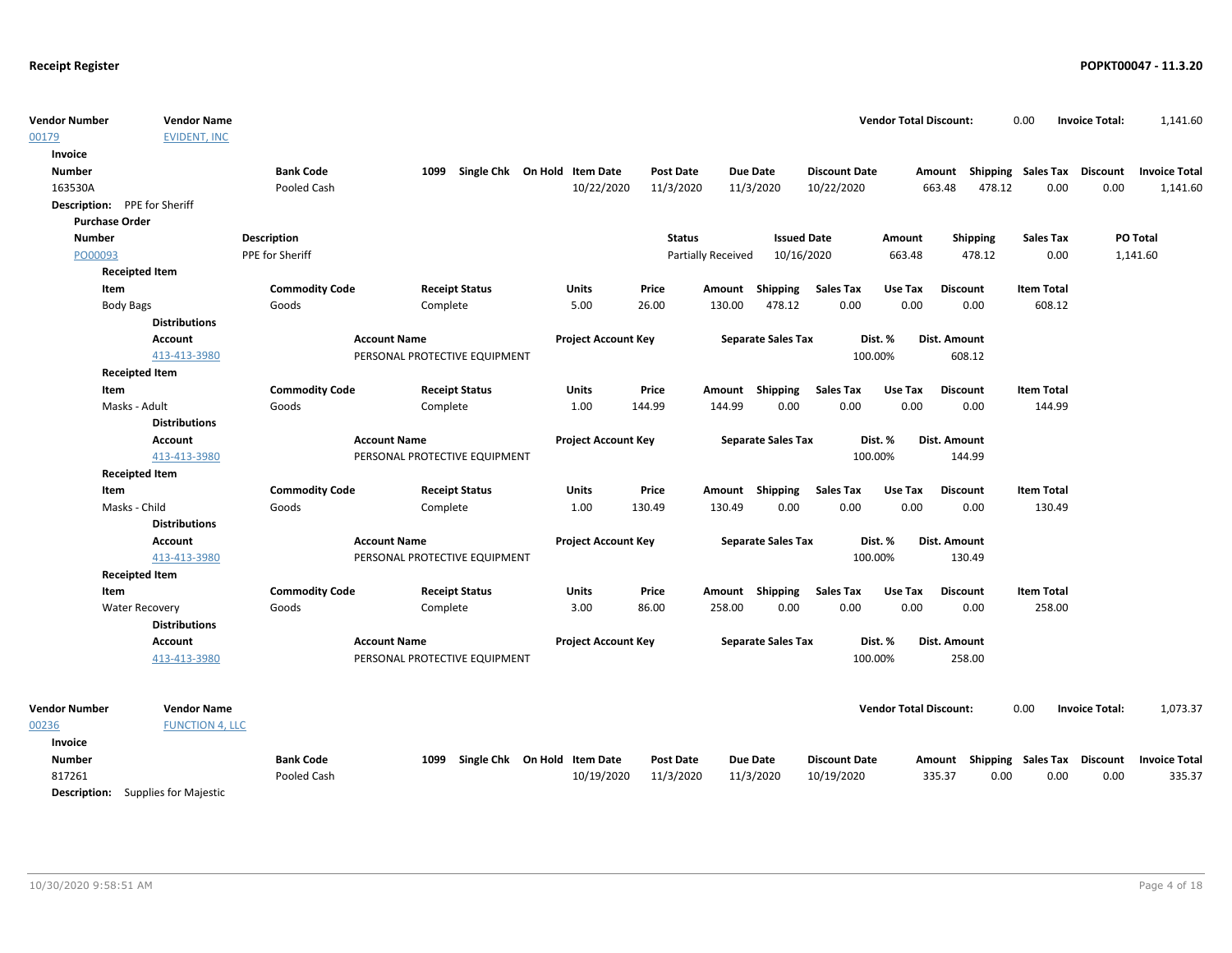| <b>Purchase Order</b>               |                                                |                              |                          |                                   |                  |        |                           |                      |                               |                                    |                   |                       |                      |
|-------------------------------------|------------------------------------------------|------------------------------|--------------------------|-----------------------------------|------------------|--------|---------------------------|----------------------|-------------------------------|------------------------------------|-------------------|-----------------------|----------------------|
| <b>Number</b>                       |                                                | Description                  |                          |                                   | <b>Status</b>    |        | <b>Issued Date</b>        |                      | Amount                        | <b>Shipping</b>                    | <b>Sales Tax</b>  | PO Total              |                      |
| PO00111                             |                                                | <b>Supplies for Majestic</b> |                          |                                   | Received         |        | 10/23/2020                |                      | 335.37                        | 0.00                               | 0.00              | 335.37                |                      |
| <b>Receipted Item</b>               |                                                |                              |                          |                                   |                  |        |                           |                      |                               |                                    |                   |                       |                      |
| Item                                |                                                | <b>Commodity Code</b>        | <b>Receipt Status</b>    | Units                             | Price            |        | Amount Shipping           | <b>Sales Tax</b>     | Use Tax                       | <b>Discount</b>                    | <b>Item Total</b> |                       |                      |
| Mats                                |                                                | Goods                        | Complete                 | 3.00                              | 111.79           | 335.37 | 0.00                      | 0.00                 | 0.00                          | 0.00                               | 335.37            |                       |                      |
|                                     | <b>Distributions</b>                           |                              |                          |                                   |                  |        |                           |                      |                               |                                    |                   |                       |                      |
|                                     | Account                                        |                              | <b>Account Name</b>      | <b>Project Account Key</b>        |                  |        | <b>Separate Sales Tax</b> |                      | Dist. %                       | Dist. Amount                       |                   |                       |                      |
|                                     | 413-413-5720                                   |                              | OFFICE EQUIPMENT         |                                   |                  |        |                           | 100.00%              |                               | 335.37                             |                   |                       |                      |
| Invoice                             |                                                |                              |                          |                                   |                  |        |                           |                      |                               |                                    |                   |                       |                      |
| <b>Number</b>                       |                                                | <b>Bank Code</b>             |                          | 1099 Single Chk On Hold Item Date | <b>Post Date</b> |        | <b>Due Date</b>           | <b>Discount Date</b> |                               | Amount Shipping Sales Tax Discount |                   |                       | <b>Invoice Total</b> |
| 818105                              |                                                | Pooled Cash                  |                          | 10/22/2020                        | 11/3/2020        |        | 11/3/2020                 | 10/22/2020           |                               | 738.00<br>0.00                     | 0.00              | 0.00                  | 738.00               |
|                                     | <b>Description:</b> Majestic Theater Furniture |                              |                          |                                   |                  |        |                           |                      |                               |                                    |                   |                       |                      |
| <b>Purchase Order</b>               |                                                |                              |                          |                                   |                  |        |                           |                      |                               |                                    |                   |                       |                      |
| Number                              |                                                | Description                  |                          |                                   | <b>Status</b>    |        | <b>Issued Date</b>        |                      | Amount                        | <b>Shipping</b>                    | <b>Sales Tax</b>  | PO Total              |                      |
| PO00110                             |                                                | Majestic Theater Furniture   |                          |                                   | Received         |        | 10/23/2020                |                      | 738.00                        | 0.00                               | 0.00              | 738.00                |                      |
| <b>Receipted Item</b>               |                                                |                              |                          |                                   |                  |        |                           |                      |                               |                                    |                   |                       |                      |
| Item                                |                                                | <b>Commodity Code</b>        | <b>Receipt Status</b>    | Units                             | Price            |        | Amount Shipping           | Sales Tax            | Use Tax                       | <b>Discount</b>                    | <b>Item Total</b> |                       |                      |
| <b>Folding Tables</b>               |                                                | Goods                        | Complete                 | 2.00                              | 369.00           | 738.00 | 0.00                      | 0.00                 | 0.00                          | 0.00                               | 738.00            |                       |                      |
|                                     | <b>Distributions</b>                           |                              |                          |                                   |                  |        |                           |                      |                               |                                    |                   |                       |                      |
|                                     | Account                                        |                              | <b>Account Name</b>      | <b>Project Account Key</b>        |                  |        | <b>Separate Sales Tax</b> |                      | Dist. %                       | Dist. Amount                       |                   |                       |                      |
|                                     | 413-413-5720                                   |                              | <b>OFFICE EQUIPMENT</b>  |                                   |                  |        |                           | 100.00%              |                               | 738.00                             |                   |                       |                      |
| <b>Vendor Number</b>                | <b>Vendor Name</b>                             |                              |                          |                                   |                  |        |                           |                      | <b>Vendor Total Discount:</b> |                                    | 0.00              | <b>Invoice Total:</b> | 475.00               |
| 00128                               | <b>HART INTERCIVIC</b>                         |                              |                          |                                   |                  |        |                           |                      |                               |                                    |                   |                       |                      |
| Invoice                             |                                                |                              |                          |                                   |                  |        |                           |                      |                               |                                    |                   |                       |                      |
| <b>Number</b>                       |                                                | <b>Bank Code</b>             | 1099                     | Single Chk On Hold Item Date      | <b>Post Date</b> |        | <b>Due Date</b>           | <b>Discount Date</b> |                               | Amount Shipping Sales Tax          |                   | <b>Discount</b>       | <b>Invoice Total</b> |
| 82156                               |                                                | Pooled Cash                  |                          | 10/23/2020                        | 11/3/2020        |        | 11/3/2020                 | 10/23/2020           |                               | 475.00<br>0.00                     | 0.00              | 0.00                  | 475.00               |
| Description: Poll printer and paper |                                                |                              |                          |                                   |                  |        |                           |                      |                               |                                    |                   |                       |                      |
| <b>Purchase Order</b>               |                                                |                              |                          |                                   |                  |        |                           |                      |                               |                                    |                   |                       |                      |
| <b>Number</b>                       |                                                | Description                  |                          |                                   | <b>Status</b>    |        | <b>Issued Date</b>        |                      | Amount                        | <b>Shipping</b>                    | <b>Sales Tax</b>  | PO Total              |                      |
| PO00087                             |                                                | Poll printer and paper       |                          |                                   | Received         |        | 11/3/2020                 |                      | 475.00                        | 0.00                               | 0.00              | 475.00                |                      |
| <b>Receipted Item</b>               |                                                |                              |                          |                                   |                  |        |                           |                      |                               |                                    |                   |                       |                      |
| Item                                |                                                | <b>Commodity Code</b>        | <b>Receipt Status</b>    | <b>Units</b>                      | Price            | Amount | Shipping                  | <b>Sales Tax</b>     | Use Tax                       | <b>Discount</b>                    | <b>Item Total</b> |                       |                      |
| Paper                               |                                                | Goods                        | Complete                 | 1.00                              | 125.00           | 125.00 | 0.00                      | 0.00                 | 0.00                          | 0.00                               | 125.00            |                       |                      |
|                                     | <b>Distributions</b>                           |                              |                          |                                   |                  |        |                           |                      |                               |                                    |                   |                       |                      |
|                                     | <b>Account</b>                                 |                              | <b>Account Name</b>      | <b>Project Account Key</b>        |                  |        | <b>Separate Sales Tax</b> |                      | Dist. %                       | Dist. Amount                       |                   |                       |                      |
|                                     | 100-404-3100                                   |                              | <b>ELECTION SUPPLIES</b> |                                   |                  |        |                           | 100.00%              |                               | 125.00                             |                   |                       |                      |
| <b>Receipted Item</b>               |                                                |                              |                          |                                   |                  |        |                           |                      |                               |                                    |                   |                       |                      |
| Item                                |                                                | <b>Commodity Code</b>        | <b>Receipt Status</b>    | Units                             | Price            |        | Amount Shipping           | Sales Tax            | Use Tax                       | <b>Discount</b>                    | <b>Item Total</b> |                       |                      |
| <b>Thermal Printer</b>              |                                                | Goods                        | Complete                 | 1.00                              | 350.00           | 350.00 | 0.00                      | 0.00                 | 0.00                          | 0.00                               | 350.00            |                       |                      |
|                                     | <b>Distributions</b>                           |                              |                          |                                   |                  |        |                           |                      |                               |                                    |                   |                       |                      |
|                                     | <b>Account</b>                                 |                              | <b>Account Name</b>      | <b>Project Account Key</b>        |                  |        | <b>Separate Sales Tax</b> |                      | Dist. %                       | Dist. Amount                       |                   |                       |                      |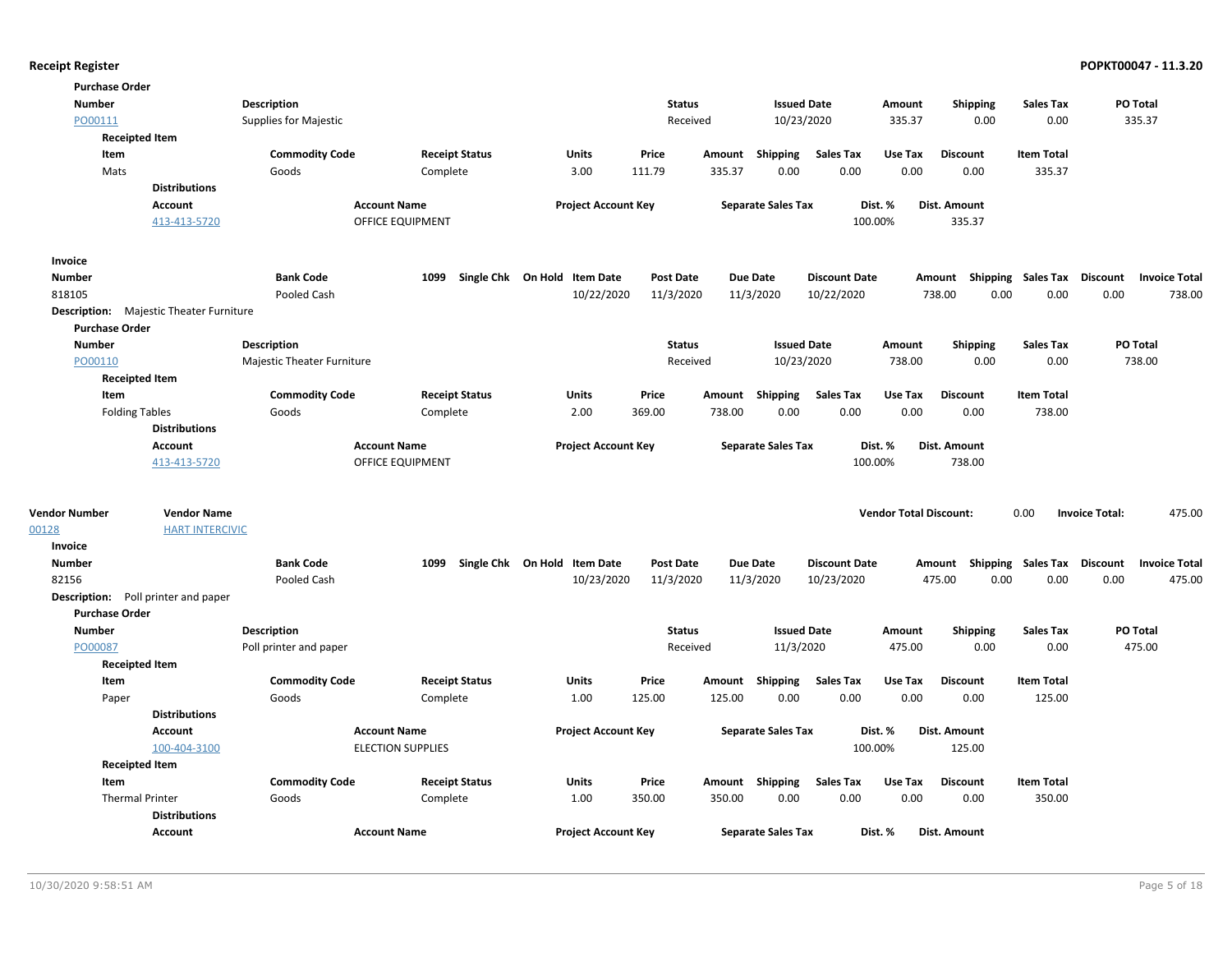| <b>Receipt Register</b>             |                      |                       |                          |                              |                  |                           |                      |                               |                 |                           | POPKT00047 - 11.3.20                    |        |
|-------------------------------------|----------------------|-----------------------|--------------------------|------------------------------|------------------|---------------------------|----------------------|-------------------------------|-----------------|---------------------------|-----------------------------------------|--------|
|                                     | 100-404-3100         |                       | <b>ELECTION SUPPLIES</b> |                              |                  |                           |                      | 100.00%                       | 350.00          |                           |                                         |        |
| <b>Vendor Number</b>                | <b>Vendor Name</b>   |                       |                          |                              |                  |                           |                      | <b>Vendor Total Discount:</b> |                 | 0.00                      | <b>Invoice Total:</b>                   | 880.48 |
| 00216                               | <b>OFFICE DEPOT</b>  |                       |                          |                              |                  |                           |                      |                               |                 |                           |                                         |        |
| Invoice                             |                      |                       |                          |                              |                  |                           |                      |                               |                 |                           |                                         |        |
| <b>Number</b>                       |                      | <b>Bank Code</b>      | 1099                     | Single Chk On Hold Item Date | <b>Post Date</b> | <b>Due Date</b>           | <b>Discount Date</b> |                               | Amount          | <b>Shipping Sales Tax</b> | Discount<br><b>Invoice Total</b>        |        |
| 128605420001                        |                      | Pooled Cash           |                          | 10/13/2020                   | 11/3/2020        | 11/3/2020                 | 10/13/2020           |                               | 145.99<br>0.00  | 0.00                      | 0.00                                    | 145.99 |
| Description: Toner                  |                      |                       |                          |                              |                  |                           |                      |                               |                 |                           |                                         |        |
| <b>Purchase Order</b>               |                      |                       |                          |                              |                  |                           |                      |                               |                 |                           |                                         |        |
| <b>Number</b>                       |                      | Description           |                          |                              | <b>Status</b>    |                           | <b>Issued Date</b>   | Amount                        | Shipping        | <b>Sales Tax</b>          | PO Total                                |        |
| PO00074                             |                      | Toner                 |                          |                              |                  | Partially Received        | 10/9/2020            | 145.99                        | 0.00            | 0.00                      | 145.99                                  |        |
| <b>Receipted Item</b>               |                      |                       |                          |                              |                  |                           |                      |                               |                 |                           |                                         |        |
| Item                                |                      | <b>Commodity Code</b> | <b>Receipt Status</b>    | Units                        | Price            | Shipping<br>Amount        | <b>Sales Tax</b>     | Use Tax                       | <b>Discount</b> | <b>Item Total</b>         |                                         |        |
| 58A                                 |                      | Goods                 | Complete                 | 1.00                         | 145.99           | 145.99                    | 0.00<br>0.00         | 0.00                          | 0.00            | 145.99                    |                                         |        |
|                                     | <b>Distributions</b> |                       |                          |                              |                  |                           |                      |                               |                 |                           |                                         |        |
|                                     | Account              |                       | <b>Account Name</b>      | <b>Project Account Key</b>   |                  | <b>Separate Sales Tax</b> |                      | Dist. %                       | Dist. Amount    |                           |                                         |        |
|                                     | 100-475-3100         |                       | <b>OFFICE SUPPLIES</b>   |                              |                  |                           |                      | 100.00%                       | 145.99          |                           |                                         |        |
| Invoice                             |                      |                       |                          |                              |                  |                           |                      |                               |                 |                           |                                         |        |
| <b>Number</b>                       |                      | <b>Bank Code</b>      | 1099                     | Single Chk On Hold Item Date | Post Date        | <b>Due Date</b>           | <b>Discount Date</b> |                               | Amount          | <b>Shipping Sales Tax</b> | Discount<br><b>Invoice Total</b>        |        |
| 130923555001                        |                      | Pooled Cash           |                          | 10/22/2020                   | 11/3/2020        | 11/3/2020                 | 10/22/2020           |                               | 63.92<br>0.00   | 0.00                      | 0.00                                    | 63.92  |
| <b>Description:</b> Office Supplies |                      |                       |                          |                              |                  |                           |                      |                               |                 |                           |                                         |        |
| <b>Purchase Order</b>               |                      |                       |                          |                              |                  |                           |                      |                               |                 |                           |                                         |        |
| <b>Number</b>                       |                      | <b>Description</b>    |                          |                              | Status           |                           | <b>Issued Date</b>   | Amount                        | Shipping        | <b>Sales Tax</b>          | PO Total                                |        |
| PO00101                             |                      | Office Supplies       |                          |                              | Received         |                           | 10/20/2020           | 63.92                         | 0.00            | 0.00                      | 63.92                                   |        |
| <b>Receipted Item</b>               |                      |                       |                          |                              |                  |                           |                      |                               |                 |                           |                                         |        |
| Item                                |                      | <b>Commodity Code</b> | <b>Receipt Status</b>    | <b>Units</b>                 | Price            | <b>Shipping</b><br>Amount | <b>Sales Tax</b>     | Use Tax                       | <b>Discount</b> | <b>Item Total</b>         |                                         |        |
| staples                             |                      | Goods                 | Complete                 | 8.00                         | 7.99             | 63.92                     | 0.00<br>0.00         | 0.00                          | 0.00            | 63.92                     |                                         |        |
|                                     | <b>Distributions</b> |                       |                          |                              |                  |                           |                      |                               |                 |                           |                                         |        |
|                                     | Account              |                       | <b>Account Name</b>      | <b>Project Account Key</b>   |                  | <b>Separate Sales Tax</b> |                      | Dist. %                       | Dist. Amount    |                           |                                         |        |
|                                     | 100-499-3100         |                       | OFFICE SUPPLIES          |                              |                  |                           |                      | 100.00%                       | 63.92           |                           |                                         |        |
| Invoice                             |                      |                       |                          |                              |                  |                           |                      |                               |                 |                           |                                         |        |
| <b>Number</b>                       |                      | <b>Bank Code</b>      | 1099                     | Single Chk On Hold Item Date | <b>Post Date</b> | <b>Due Date</b>           | <b>Discount Date</b> |                               | Amount          | <b>Shipping Sales Tax</b> | <b>Discount</b><br><b>Invoice Total</b> |        |
| 130928772001                        |                      | Pooled Cash           |                          | 10/21/2020                   | 11/3/2020        | 11/3/2020                 | 10/21/2020           |                               | 76.87<br>0.00   | 0.00                      | 0.00                                    | 76.87  |
| <b>Description:</b> Office Supplies |                      |                       |                          |                              |                  |                           |                      |                               |                 |                           |                                         |        |
| <b>Purchase Order</b>               |                      |                       |                          |                              |                  |                           |                      |                               |                 |                           |                                         |        |
| <b>Number</b>                       |                      | <b>Description</b>    |                          |                              | <b>Status</b>    |                           | <b>Issued Date</b>   | Amount                        | <b>Shipping</b> | <b>Sales Tax</b>          | PO Total                                |        |
| PO00101                             |                      | Office Supplies       |                          |                              | Received         |                           | 10/20/2020           | 76.87                         | 0.00            | 0.00                      | 76.87                                   |        |
| <b>Receipted Item</b>               |                      |                       |                          |                              |                  |                           |                      |                               |                 |                           |                                         |        |
| Item                                |                      | <b>Commodity Code</b> | <b>Receipt Status</b>    | Units                        | Price            | Shipping<br>Amount        | <b>Sales Tax</b>     | Use Tax                       | <b>Discount</b> | <b>Item Total</b>         |                                         |        |
| Calculator Tape                     |                      | Goods                 | Complete                 | 2.00                         | 3.45             | 6.90                      | 0.00<br>0.00         | 0.00                          | 0.00            | 6.90                      |                                         |        |
|                                     |                      |                       |                          |                              |                  |                           |                      |                               |                 |                           |                                         |        |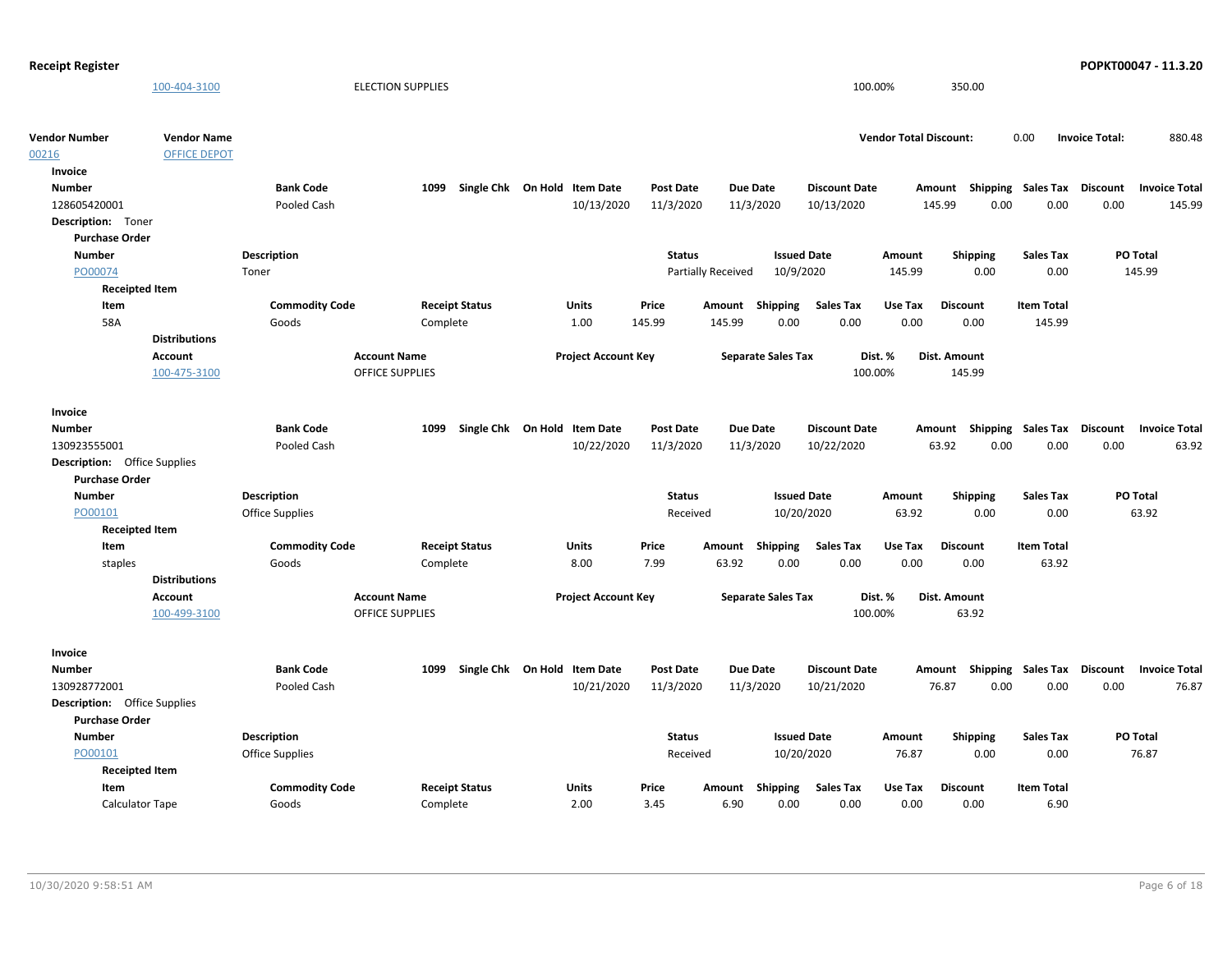| <b>Distributions</b>                |                       |                        |                              |                  |        |                           |                      |         |                 |                             |                      |
|-------------------------------------|-----------------------|------------------------|------------------------------|------------------|--------|---------------------------|----------------------|---------|-----------------|-----------------------------|----------------------|
| <b>Account</b>                      |                       | <b>Account Name</b>    | <b>Project Account Key</b>   |                  |        | <b>Separate Sales Tax</b> |                      | Dist. % | Dist. Amount    |                             |                      |
| 100-499-3100                        |                       | <b>OFFICE SUPPLIES</b> |                              |                  |        |                           | 100.00%              |         | 6.90            |                             |                      |
| <b>Receipted Item</b>               |                       |                        |                              |                  |        |                           |                      |         |                 |                             |                      |
| Item                                | <b>Commodity Code</b> | <b>Receipt Status</b>  | <b>Units</b>                 | Price            | Amount | Shipping                  | <b>Sales Tax</b>     | Use Tax | <b>Discount</b> | <b>Item Total</b>           |                      |
| Copier Paper                        | Goods                 | Complete               | 1.00                         | 29.99            | 29.99  | 0.00                      | 0.00                 | 0.00    | 0.00            | 29.99                       |                      |
| <b>Distributions</b>                |                       |                        |                              |                  |        |                           |                      |         |                 |                             |                      |
| <b>Account</b>                      |                       | <b>Account Name</b>    | <b>Project Account Key</b>   |                  |        | <b>Separate Sales Tax</b> |                      | Dist. % | Dist. Amount    |                             |                      |
| 100-499-3100                        |                       | <b>OFFICE SUPPLIES</b> |                              |                  |        |                           | 100.00%              |         | 29.99           |                             |                      |
| <b>Receipted Item</b>               |                       |                        |                              |                  |        |                           |                      |         |                 |                             |                      |
| Item                                | <b>Commodity Code</b> | <b>Receipt Status</b>  | Units                        | Price            |        | Amount Shipping           | <b>Sales Tax</b>     | Use Tax | <b>Discount</b> | <b>Item Total</b>           |                      |
| Paper Clips                         | Goods                 | Complete               | 2.00                         | 19.99            | 39.98  | 0.00                      | 0.00                 | 0.00    | 0.00            | 39.98                       |                      |
| <b>Distributions</b>                |                       |                        |                              |                  |        |                           |                      |         |                 |                             |                      |
| <b>Account</b>                      |                       | <b>Account Name</b>    | <b>Project Account Key</b>   |                  |        | <b>Separate Sales Tax</b> |                      | Dist. % | Dist. Amount    |                             |                      |
| 100-499-3100                        |                       | OFFICE SUPPLIES        |                              |                  |        |                           | 100.00%              |         | 39.98           |                             |                      |
| Invoice                             |                       |                        |                              |                  |        |                           |                      |         |                 |                             |                      |
| <b>Number</b>                       | <b>Bank Code</b>      | 1099                   | Single Chk On Hold Item Date | <b>Post Date</b> |        | <b>Due Date</b>           | <b>Discount Date</b> |         | Amount          | Shipping Sales Tax Discount | <b>Invoice Total</b> |
| 130946249001                        | Pooled Cash           |                        | 10/22/2020                   | 11/3/2020        |        | 11/3/2020                 | 10/22/2020           |         | 58.16           | 0.00<br>0.00                | 0.00<br>58.16        |
| <b>Description:</b> Office Supplies |                       |                        |                              |                  |        |                           |                      |         |                 |                             |                      |
| <b>Purchase Order</b>               |                       |                        |                              |                  |        |                           |                      |         |                 |                             |                      |
| <b>Number</b>                       | <b>Description</b>    |                        |                              | <b>Status</b>    |        | <b>Issued Date</b>        |                      | Amount  | <b>Shipping</b> | <b>Sales Tax</b>            | PO Total             |
| PO00102                             | Office Supplies       |                        |                              | Received         |        | 10/20/2020                |                      | 58.16   | 0.00            | 0.00                        | 58.16                |
| <b>Receipted Item</b>               |                       |                        |                              |                  |        |                           |                      |         |                 |                             |                      |
| Item                                | <b>Commodity Code</b> | <b>Receipt Status</b>  | <b>Units</b>                 | Price            | Amount | Shipping                  | <b>Sales Tax</b>     | Use Tax | <b>Discount</b> | <b>Item Total</b>           |                      |
| Cord                                | Goods                 | Complete               | 1.00                         | 5.89             | 5.89   | 0.00                      | 0.00                 | 0.00    | 0.00            | 5.89                        |                      |
| <b>Distributions</b>                |                       |                        |                              |                  |        |                           |                      |         |                 |                             |                      |
| Account                             |                       | <b>Account Name</b>    | <b>Project Account Key</b>   |                  |        | <b>Separate Sales Tax</b> |                      | Dist. % | Dist. Amount    |                             |                      |
| 100-455-3100                        |                       | <b>OFFICE SUPPLIES</b> |                              |                  |        |                           | 100.00%              |         | 5.89            |                             |                      |
| <b>Receipted Item</b>               |                       |                        |                              |                  |        |                           |                      |         |                 |                             |                      |
| Item                                | <b>Commodity Code</b> | <b>Receipt Status</b>  | Units                        | Price            | Amount | Shipping                  | <b>Sales Tax</b>     | Use Tax | <b>Discount</b> | <b>Item Total</b>           |                      |
| Cord detangler                      | Goods                 | Complete               | 1.00                         | 6.99             | 6.99   | 0.00                      | 0.00                 | 0.00    | 0.00            | 6.99                        |                      |
| <b>Distributions</b>                |                       |                        |                              |                  |        |                           |                      |         |                 |                             |                      |
| <b>Account</b>                      |                       | <b>Account Name</b>    | <b>Project Account Key</b>   |                  |        | <b>Separate Sales Tax</b> |                      | Dist. % | Dist. Amount    |                             |                      |
| 100-455-3100                        |                       | <b>OFFICE SUPPLIES</b> |                              |                  |        |                           | 100.00%              |         | 6.99            |                             |                      |
| <b>Receipted Item</b>               |                       |                        |                              |                  |        |                           |                      |         |                 |                             |                      |
| Item                                | <b>Commodity Code</b> | <b>Receipt Status</b>  | Units                        | Price            |        | Amount Shipping           | <b>Sales Tax</b>     | Use Tax | <b>Discount</b> | <b>Item Total</b>           |                      |
| Paper                               | Goods                 | Complete               | 1.00                         | 29.99            | 29.99  | 0.00                      | 0.00                 | 0.00    | 0.00            | 29.99                       |                      |
| <b>Distributions</b>                |                       |                        |                              |                  |        |                           |                      |         |                 |                             |                      |
| <b>Account</b>                      |                       | <b>Account Name</b>    | <b>Project Account Key</b>   |                  |        | <b>Separate Sales Tax</b> |                      | Dist. % | Dist. Amount    |                             |                      |
| 100-455-3100                        |                       | <b>OFFICE SUPPLIES</b> |                              |                  |        |                           | 100.00%              |         | 29.99           |                             |                      |
| <b>Receipted Item</b>               |                       |                        |                              |                  |        |                           |                      |         |                 |                             |                      |
| Item                                | <b>Commodity Code</b> | <b>Receipt Status</b>  | Units                        | Price            | Amount | Shipping                  | <b>Sales Tax</b>     | Use Tax | <b>Discount</b> | <b>Item Total</b>           |                      |
| <b>Wireless Mouse</b>               | Goods                 | Complete               | 1.00                         | 15.29            | 15.29  | 0.00                      | 0.00                 | 0.00    | 0.00            | 15.29                       |                      |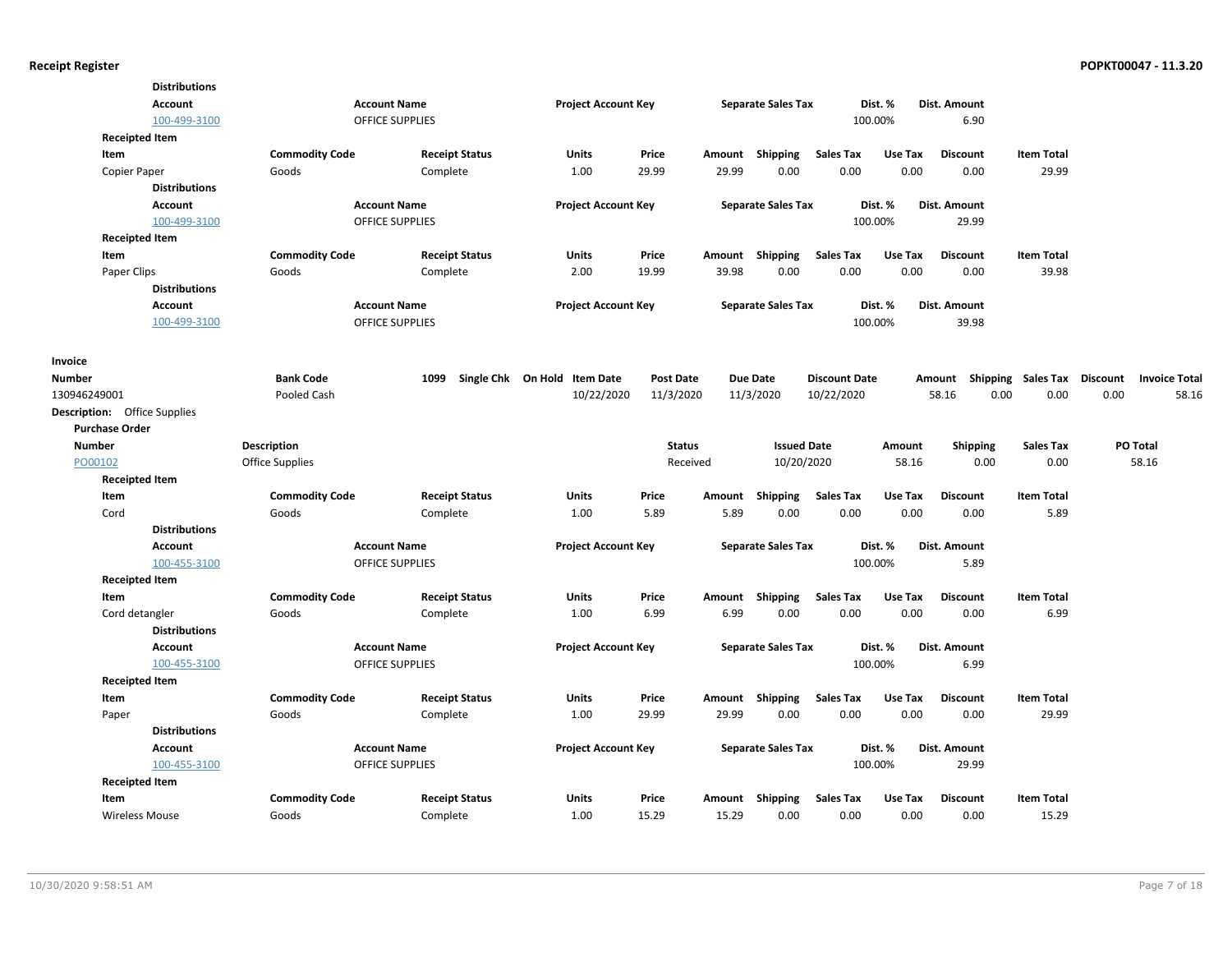|                                     | <b>Distributions</b>    |                        |                                         |                              |                  |                 |                           |                      |         |                                    |                   |                 |                      |
|-------------------------------------|-------------------------|------------------------|-----------------------------------------|------------------------------|------------------|-----------------|---------------------------|----------------------|---------|------------------------------------|-------------------|-----------------|----------------------|
|                                     | <b>Account</b>          |                        | <b>Account Name</b>                     | <b>Project Account Key</b>   |                  |                 | <b>Separate Sales Tax</b> | Dist. %              |         | Dist. Amount                       |                   |                 |                      |
|                                     | 100-455-3100            |                        | <b>OFFICE SUPPLIES</b>                  |                              |                  |                 |                           | 100.00%              |         | 15.29                              |                   |                 |                      |
| Invoice                             |                         |                        |                                         |                              |                  |                 |                           |                      |         |                                    |                   |                 |                      |
| Number                              |                         | <b>Bank Code</b>       | 1099                                    | Single Chk On Hold Item Date | <b>Post Date</b> | <b>Due Date</b> |                           | <b>Discount Date</b> |         | Shipping<br>Amount                 | Sales Tax         | Discount        | <b>Invoice Total</b> |
| 131641029001                        |                         | Pooled Cash            |                                         | 10/19/2020                   | 11/3/2020        | 11/3/2020       |                           | 10/19/2020           |         | 300.98<br>0.00                     | 0.00              | 0.00            | 300.98               |
| Description: Toner                  |                         |                        |                                         |                              |                  |                 |                           |                      |         |                                    |                   |                 |                      |
| <b>Purchase Order</b>               |                         |                        |                                         |                              |                  |                 |                           |                      |         |                                    |                   |                 |                      |
| <b>Number</b>                       |                         | <b>Description</b>     |                                         |                              | <b>Status</b>    |                 | <b>Issued Date</b>        |                      | Amount  | <b>Shipping</b>                    | <b>Sales Tax</b>  | PO Total        |                      |
| PO00089                             |                         | Toner                  |                                         |                              | Received         |                 | 10/16/2020                |                      | 300.98  | 0.00                               | 0.00              |                 | 300.98               |
| <b>Receipted Item</b>               |                         |                        |                                         |                              |                  |                 |                           |                      |         |                                    |                   |                 |                      |
| Item                                |                         | <b>Commodity Code</b>  | <b>Receipt Status</b>                   | <b>Units</b>                 | Price            | Amount Shipping |                           | <b>Sales Tax</b>     | Use Tax | <b>Discount</b>                    | <b>Item Total</b> |                 |                      |
| HP                                  |                         | Goods                  | Complete                                | 2.00                         | 150.49           | 300.98          | 0.00                      | 0.00                 | 0.00    | 0.00                               | 300.98            |                 |                      |
|                                     | <b>Distributions</b>    |                        |                                         |                              |                  |                 |                           |                      |         |                                    |                   |                 |                      |
|                                     | Account<br>260-455-5720 |                        | <b>Account Name</b><br>OFFICE EQUIPMENT | <b>Project Account Key</b>   |                  |                 | <b>Separate Sales Tax</b> | Dist. %<br>100.00%   |         | Dist. Amount<br>300.98             |                   |                 |                      |
| Invoice                             |                         |                        |                                         |                              |                  |                 |                           |                      |         |                                    |                   |                 |                      |
| Number                              |                         | <b>Bank Code</b>       | 1099                                    | Single Chk On Hold Item Date | <b>Post Date</b> | <b>Due Date</b> |                           | <b>Discount Date</b> |         | Amount Shipping Sales Tax Discount |                   |                 | <b>Invoice Total</b> |
| 131642552001                        |                         | Pooled Cash            |                                         | 10/19/2020                   | 11/3/2020        | 11/3/2020       |                           | 10/19/2020           |         | 52.51<br>0.00                      | 0.00              | 0.00            | 52.51                |
| <b>Description:</b> Office Supplies |                         |                        |                                         |                              |                  |                 |                           |                      |         |                                    |                   |                 |                      |
| <b>Purchase Order</b>               |                         |                        |                                         |                              |                  |                 |                           |                      |         |                                    |                   |                 |                      |
| <b>Number</b>                       |                         | <b>Description</b>     |                                         |                              | <b>Status</b>    |                 | <b>Issued Date</b>        |                      | Amount  | <b>Shipping</b>                    | <b>Sales Tax</b>  | PO Total        |                      |
| PO00090                             |                         | <b>Office Supplies</b> |                                         |                              | Received         |                 | 10/16/2020                |                      | 52.51   | 0.00                               | 0.00              |                 | 52.51                |
| <b>Receipted Item</b>               |                         |                        |                                         |                              |                  |                 |                           |                      |         |                                    |                   |                 |                      |
| Item                                |                         | <b>Commodity Code</b>  | <b>Receipt Status</b>                   | Units                        | Price            | Amount Shipping |                           | <b>Sales Tax</b>     | Use Tax | <b>Discount</b>                    | <b>Item Total</b> |                 |                      |
| toner                               |                         | Goods                  | Complete                                | 1.00                         | 52.51            | 52.51           | 0.00                      | 0.00                 | 0.00    | 0.00                               | 52.51             |                 |                      |
|                                     | <b>Distributions</b>    |                        |                                         |                              |                  |                 |                           |                      |         |                                    |                   |                 |                      |
|                                     | Account                 |                        | <b>Account Name</b>                     | <b>Project Account Key</b>   |                  |                 | <b>Separate Sales Tax</b> | Dist. %              |         | Dist. Amount                       |                   |                 |                      |
|                                     | 100-435-3100            |                        | <b>OFFICE SUPPLIES</b>                  |                              |                  |                 |                           | 100.00%              |         | 52.51                              |                   |                 |                      |
| Invoice                             |                         |                        |                                         |                              |                  |                 |                           |                      |         |                                    |                   |                 |                      |
| Number                              |                         | <b>Bank Code</b>       | 1099                                    | Single Chk On Hold Item Date | <b>Post Date</b> | <b>Due Date</b> |                           | <b>Discount Date</b> |         | Shipping<br>Amount                 | Sales Tax         | <b>Discount</b> | <b>Invoice Total</b> |
| 131642552002                        |                         | Pooled Cash            |                                         | 10/19/2020                   | 11/3/2020        | 11/3/2020       |                           | 10/19/2020           |         | 11.29<br>0.00                      | 0.00              | 0.00            | 11.29                |
| <b>Description:</b> Office Supplies |                         |                        |                                         |                              |                  |                 |                           |                      |         |                                    |                   |                 |                      |
| <b>Purchase Order</b>               |                         |                        |                                         |                              |                  |                 |                           |                      |         |                                    |                   |                 |                      |
| <b>Number</b>                       |                         | <b>Description</b>     |                                         |                              | Status           |                 | <b>Issued Date</b>        |                      | Amount  | <b>Shipping</b>                    | <b>Sales Tax</b>  | PO Total        |                      |
| PO00090                             |                         | <b>Office Supplies</b> |                                         |                              | Received         |                 | 10/16/2020                |                      | 11.29   | 0.00                               | 0.00              |                 | 11.29                |
| <b>Receipted Item</b>               |                         |                        |                                         |                              |                  |                 |                           |                      |         |                                    |                   |                 |                      |
| Item                                |                         | <b>Commodity Code</b>  | <b>Receipt Status</b>                   | Units                        | Price            | Amount Shipping |                           | <b>Sales Tax</b>     | Use Tax | Discount                           | <b>Item Total</b> |                 |                      |
| <b>STaples</b>                      |                         | Goods                  | Complete                                | 1.00                         | 11.29            | 11.29           | 0.00                      | 0.00                 | 0.00    | 0.00                               | 11.29             |                 |                      |
|                                     | <b>Distributions</b>    |                        |                                         |                              |                  |                 |                           |                      |         |                                    |                   |                 |                      |
|                                     | Account                 |                        | <b>Account Name</b>                     | <b>Project Account Key</b>   |                  |                 | <b>Separate Sales Tax</b> | Dist. %              |         | Dist. Amount                       |                   |                 |                      |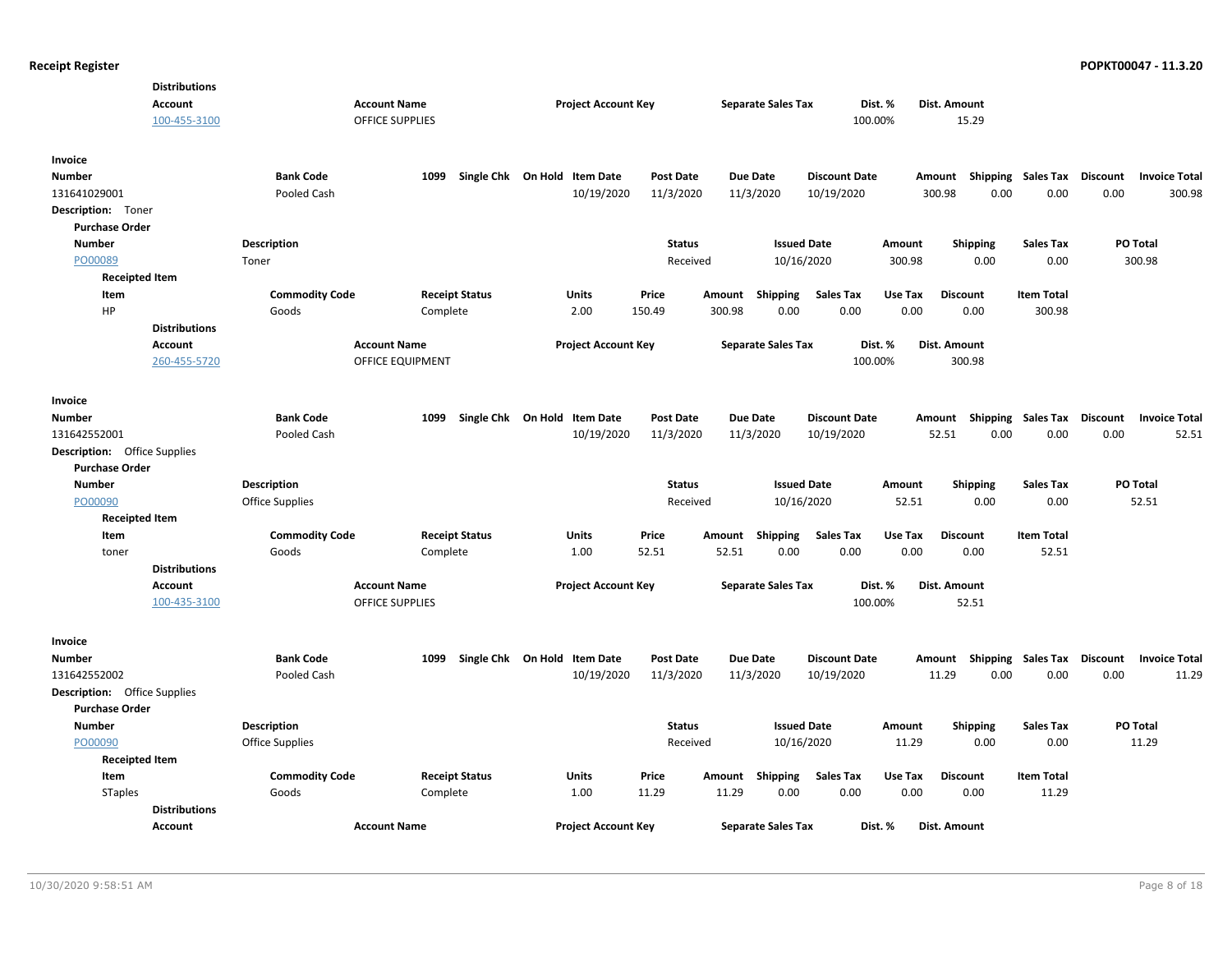| <b>Receipt Register</b>             |                         |                        |                                               |                                   |                            |                  |        |                           |                      |         |                           |                             |                 | POPKT00047 - 11.3.20 |
|-------------------------------------|-------------------------|------------------------|-----------------------------------------------|-----------------------------------|----------------------------|------------------|--------|---------------------------|----------------------|---------|---------------------------|-----------------------------|-----------------|----------------------|
|                                     | 100-435-3100            |                        | <b>OFFICE SUPPLIES</b>                        |                                   |                            |                  |        |                           | 100.00%              |         | 11.29                     |                             |                 |                      |
| Invoice                             |                         |                        |                                               |                                   |                            |                  |        |                           |                      |         |                           |                             |                 |                      |
| <b>Number</b>                       |                         | <b>Bank Code</b>       |                                               | 1099 Single Chk On Hold Item Date |                            | <b>Post Date</b> |        | Due Date                  | <b>Discount Date</b> |         | Amount                    | <b>Shipping Sales Tax</b>   | <b>Discount</b> | <b>Invoice Total</b> |
| 131643546001                        |                         | Pooled Cash            |                                               |                                   | 10/16/2020                 | 11/3/2020        |        | 11/3/2020                 | 10/16/2020           |         | 36.87<br>0.00             | 0.00                        | 0.00            | 36.87                |
| <b>Description:</b> Office Supplies |                         |                        |                                               |                                   |                            |                  |        |                           |                      |         |                           |                             |                 |                      |
| <b>Purchase Order</b>               |                         |                        |                                               |                                   |                            |                  |        |                           |                      |         |                           |                             |                 |                      |
| <b>Number</b>                       |                         | Description            |                                               |                                   |                            | <b>Status</b>    |        | <b>Issued Date</b>        |                      | Amount  | Shipping                  | <b>Sales Tax</b>            |                 | PO Total             |
| PO00090                             |                         | <b>Office Supplies</b> |                                               |                                   |                            | Received         |        | 10/16/2020                |                      | 36.87   | 0.00                      | 0.00                        |                 | 36.87                |
| <b>Receipted Item</b>               |                         |                        |                                               |                                   |                            |                  |        |                           |                      |         |                           |                             |                 |                      |
| Item                                |                         | <b>Commodity Code</b>  |                                               | <b>Receipt Status</b>             | <b>Units</b>               | Price            | Amount | Shipping                  | <b>Sales Tax</b>     | Use Tax | <b>Discount</b>           | <b>Item Total</b>           |                 |                      |
| Cert Holders                        |                         | Goods                  | Complete                                      |                                   | 2.00                       | 15.49            | 30.98  | 0.00                      | 0.00                 | 0.00    | 0.00                      | 30.98                       |                 |                      |
|                                     | <b>Distributions</b>    |                        |                                               |                                   |                            |                  |        |                           |                      |         |                           |                             |                 |                      |
|                                     | Account<br>100-435-3100 |                        | <b>Account Name</b><br><b>OFFICE SUPPLIES</b> |                                   | <b>Project Account Key</b> |                  |        | <b>Separate Sales Tax</b> | 100.00%              | Dist. % | Dist. Amount<br>30.98     |                             |                 |                      |
| <b>Receipted Item</b>               |                         |                        |                                               |                                   |                            |                  |        |                           |                      |         |                           |                             |                 |                      |
| Item                                |                         | <b>Commodity Code</b>  |                                               | <b>Receipt Status</b>             | <b>Units</b>               | Price            |        | Amount Shipping           | Sales Tax            | Use Tax | <b>Discount</b>           | <b>Item Total</b>           |                 |                      |
| Clips                               |                         | Goods                  | Complete                                      |                                   | 1.00                       | 5.89             | 5.89   | 0.00                      | 0.00                 | 0.00    | 0.00                      | 5.89                        |                 |                      |
|                                     | <b>Distributions</b>    |                        |                                               |                                   |                            |                  |        |                           |                      |         |                           |                             |                 |                      |
|                                     | Account                 |                        | <b>Account Name</b>                           |                                   | <b>Project Account Key</b> |                  |        | <b>Separate Sales Tax</b> |                      | Dist. % | Dist. Amount              |                             |                 |                      |
|                                     | 100-435-3100            |                        | <b>OFFICE SUPPLIES</b>                        |                                   |                            |                  |        |                           | 100.00%              |         | 5.89                      |                             |                 |                      |
|                                     |                         |                        |                                               |                                   |                            |                  |        |                           |                      |         |                           |                             |                 |                      |
| Invoice                             |                         |                        |                                               |                                   |                            |                  |        |                           |                      |         |                           |                             |                 |                      |
| <b>Number</b>                       |                         | <b>Bank Code</b>       | 1099                                          | Single Chk On Hold Item Date      |                            | <b>Post Date</b> |        | Due Date                  | <b>Discount Date</b> |         | Amount Shipping Sales Tax |                             | Discount        | <b>Invoice Total</b> |
| 131646368001                        |                         | Pooled Cash            |                                               |                                   | 10/19/2020                 | 11/3/2020        |        | 11/3/2020                 | 10/19/2020           |         | 89.97<br>0.00             | 0.00                        | 0.00            | 89.97                |
| Description: Paper                  |                         |                        |                                               |                                   |                            |                  |        |                           |                      |         |                           |                             |                 |                      |
| <b>Purchase Order</b>               |                         |                        |                                               |                                   |                            |                  |        |                           |                      |         |                           |                             |                 |                      |
| <b>Number</b>                       |                         | <b>Description</b>     |                                               |                                   |                            | <b>Status</b>    |        | <b>Issued Date</b>        |                      | Amount  | <b>Shipping</b>           | <b>Sales Tax</b>            |                 | PO Total             |
| PO00091                             |                         | Paper                  |                                               |                                   |                            | Received         |        | 10/16/2020                |                      | 89.97   | 0.00                      | 0.00                        |                 | 89.97                |
| <b>Receipted Item</b>               |                         |                        |                                               |                                   |                            |                  |        |                           |                      |         |                           |                             |                 |                      |
| Item                                |                         | <b>Commodity Code</b>  |                                               | <b>Receipt Status</b>             | <b>Units</b>               | Price            |        | Amount Shipping           | <b>Sales Tax</b>     | Use Tax | <b>Discount</b>           | <b>Item Total</b>           |                 |                      |
| Paper                               |                         | Goods                  | Complete                                      |                                   | 3.00                       | 29.99            | 89.97  | 0.00                      | 0.00                 | 0.00    | 0.00                      | 89.97                       |                 |                      |
|                                     | <b>Distributions</b>    |                        |                                               |                                   |                            |                  |        |                           |                      |         |                           |                             |                 |                      |
|                                     | Account                 |                        | <b>Account Name</b>                           |                                   | <b>Project Account Key</b> |                  |        | <b>Separate Sales Tax</b> |                      | Dist. % | Dist. Amount              |                             |                 |                      |
|                                     | 100-403-3100            |                        | OFFICE SUPPLIES                               |                                   |                            |                  |        |                           | 100.00%              |         | 89.97                     |                             |                 |                      |
| Invoice                             |                         |                        |                                               |                                   |                            |                  |        |                           |                      |         |                           |                             |                 |                      |
| <b>Number</b>                       |                         | <b>Bank Code</b>       | 1099                                          | Single Chk On Hold Item Date      |                            | <b>Post Date</b> |        | Due Date                  | <b>Discount Date</b> |         | Amount                    | Shipping Sales Tax Discount |                 | <b>Invoice Total</b> |
| 132355517001                        |                         | Pooled Cash            |                                               |                                   | 10/22/2020                 | 11/3/2020        |        | 11/3/2020                 | 10/22/2020           |         | 28.54<br>0.00             | 0.00                        | 0.00            | 28.54                |
| <b>Description:</b> Jury Supplies   |                         |                        |                                               |                                   |                            |                  |        |                           |                      |         |                           |                             |                 |                      |
| <b>Purchase Order</b>               |                         |                        |                                               |                                   |                            |                  |        |                           |                      |         |                           |                             |                 |                      |
| <b>Number</b>                       |                         | <b>Description</b>     |                                               |                                   |                            | <b>Status</b>    |        | <b>Issued Date</b>        |                      | Amount  | Shipping                  | <b>Sales Tax</b>            |                 | PO Total             |
| PO00115                             |                         | <b>Jury Supplies</b>   |                                               |                                   |                            | Received         |        | 10/21/2020                |                      | 28.54   | 0.00                      | 0.00                        |                 | 28.54                |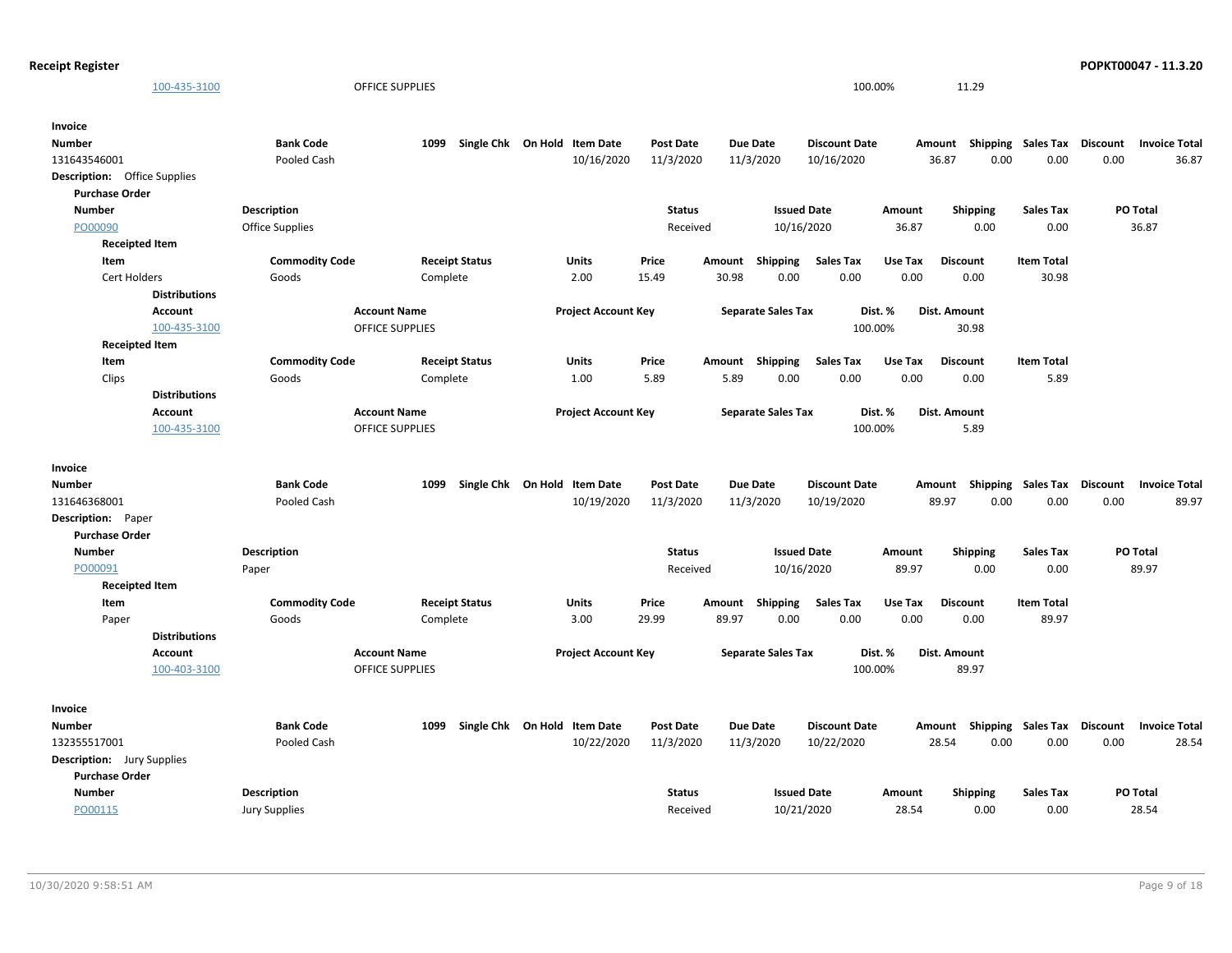|                                     | <b>Receipted Item</b> |                        |                               |                              |                  |                    |                           |                      |         |                                    |                   |      |                      |
|-------------------------------------|-----------------------|------------------------|-------------------------------|------------------------------|------------------|--------------------|---------------------------|----------------------|---------|------------------------------------|-------------------|------|----------------------|
| Item                                |                       | <b>Commodity Code</b>  | <b>Receipt Status</b>         | <b>Units</b>                 | Price            | Amount             | Shipping                  | <b>Sales Tax</b>     | Use Tax | <b>Discount</b>                    | <b>Item Total</b> |      |                      |
| Coffee                              |                       | Goods                  | Complete                      | 0.00                         | 0.00             | 0.00               | 0.00                      | 0.00                 | 0.00    | 0.00                               | 0.00              |      |                      |
|                                     | <b>Distributions</b>  |                        |                               |                              |                  |                    |                           |                      |         |                                    |                   |      |                      |
|                                     | Account               |                        | <b>Account Name</b>           | <b>Project Account Key</b>   |                  |                    | <b>Separate Sales Tax</b> |                      | Dist. % | Dist. Amount                       |                   |      |                      |
|                                     | 100-435-3120          |                        | DISTRICT JURY SUPPLIES        |                              |                  |                    |                           |                      | 100.00% | 0.00                               |                   |      |                      |
|                                     | <b>Receipted Item</b> |                        |                               |                              |                  |                    |                           |                      |         |                                    |                   |      |                      |
| Item                                |                       | <b>Commodity Code</b>  | <b>Receipt Status</b>         | <b>Units</b>                 | Price            |                    | Amount Shipping           | <b>Sales Tax</b>     | Use Tax | <b>Discount</b>                    | <b>Item Total</b> |      |                      |
| forks                               |                       | Goods                  | Complete                      | 0.00                         | 0.00             | 0.00               | 0.00                      | 0.00                 | 0.00    | 0.00                               | 0.00              |      |                      |
|                                     | <b>Distributions</b>  |                        |                               |                              |                  |                    |                           |                      |         |                                    |                   |      |                      |
|                                     | Account               |                        | <b>Account Name</b>           | <b>Project Account Key</b>   |                  |                    | <b>Separate Sales Tax</b> |                      | Dist. % | Dist. Amount                       |                   |      |                      |
|                                     | 100-435-3120          |                        | <b>DISTRICT JURY SUPPLIES</b> |                              |                  |                    |                           |                      | 100.00% | 0.00                               |                   |      |                      |
|                                     | <b>Receipted Item</b> |                        |                               |                              |                  |                    |                           |                      |         |                                    |                   |      |                      |
| Item                                |                       | <b>Commodity Code</b>  | <b>Receipt Status</b>         | Units                        | Price            | Amount             | Shipping                  | <b>Sales Tax</b>     | Use Tax | <b>Discount</b>                    | <b>Item Total</b> |      |                      |
|                                     | Liquid Creamer        | Goods                  | Complete                      | 1.00                         | 14.96            | 14.96              | 0.00                      | 0.00                 | 0.00    | 0.00                               | 14.96             |      |                      |
|                                     | <b>Distributions</b>  |                        |                               |                              |                  |                    |                           |                      |         |                                    |                   |      |                      |
|                                     | Account               |                        | <b>Account Name</b>           | <b>Project Account Key</b>   |                  |                    | <b>Separate Sales Tax</b> |                      | Dist. % | Dist. Amount                       |                   |      |                      |
|                                     | 100-435-3120          |                        | <b>DISTRICT JURY SUPPLIES</b> |                              |                  |                    |                           |                      | 100.00% | 14.96                              |                   |      |                      |
|                                     | <b>Receipted Item</b> |                        |                               |                              |                  |                    |                           |                      |         |                                    |                   |      |                      |
| Item                                |                       | <b>Commodity Code</b>  | <b>Receipt Status</b>         | Units                        | Price            |                    | Amount Shipping           | <b>Sales Tax</b>     | Use Tax | <b>Discount</b>                    | <b>Item Total</b> |      |                      |
| <b>Napkins</b>                      |                       | Goods                  | Complete                      | 1.00                         | 6.89             | 6.89               | 0.00                      | 0.00                 | 0.00    | 0.00                               | 6.89              |      |                      |
|                                     | <b>Distributions</b>  |                        |                               |                              |                  |                    |                           |                      |         |                                    |                   |      |                      |
|                                     | <b>Account</b>        |                        | <b>Account Name</b>           | <b>Project Account Key</b>   |                  |                    | <b>Separate Sales Tax</b> |                      | Dist. % | Dist. Amount                       |                   |      |                      |
|                                     | 100-435-3120          |                        | <b>DISTRICT JURY SUPPLIES</b> |                              |                  |                    |                           |                      | 100.00% | 6.89                               |                   |      |                      |
|                                     | <b>Receipted Item</b> |                        |                               |                              |                  |                    |                           |                      |         |                                    |                   |      |                      |
| Item                                |                       | <b>Commodity Code</b>  | <b>Receipt Status</b>         | <b>Units</b>                 | Price            | Amount             | Shipping                  | <b>Sales Tax</b>     | Use Tax | <b>Discount</b>                    | <b>Item Total</b> |      |                      |
| <b>Stir Sticks</b>                  |                       | Goods                  | Complete                      | 1.00                         | 6.69             | 6.69               | 0.00                      | 0.00                 | 0.00    | 0.00                               | 6.69              |      |                      |
|                                     | <b>Distributions</b>  |                        |                               |                              |                  |                    |                           |                      |         |                                    |                   |      |                      |
|                                     | <b>Account</b>        |                        | <b>Account Name</b>           | <b>Project Account Key</b>   |                  |                    | <b>Separate Sales Tax</b> |                      | Dist. % | <b>Dist. Amount</b>                |                   |      |                      |
|                                     | 100-435-3120          |                        | <b>DISTRICT JURY SUPPLIES</b> |                              |                  |                    |                           |                      | 100.00% | 6.69                               |                   |      |                      |
| Invoice                             |                       |                        |                               |                              |                  |                    |                           |                      |         |                                    |                   |      |                      |
| <b>Number</b>                       |                       | <b>Bank Code</b>       | 1099                          | Single Chk On Hold Item Date | <b>Post Date</b> |                    | <b>Due Date</b>           | <b>Discount Date</b> |         | Amount Shipping Sales Tax Discount |                   |      | <b>Invoice Total</b> |
| 132745271001                        |                       | Pooled Cash            |                               | 10/24/2020                   | 11/3/2020        |                    | 11/3/2020                 | 10/24/2020           |         | 15.38<br>0.00                      | 0.00              | 0.00 | 15.38                |
| <b>Description:</b> Office Supplies |                       |                        |                               |                              |                  |                    |                           |                      |         |                                    |                   |      |                      |
| <b>Purchase Order</b>               |                       |                        |                               |                              |                  |                    |                           |                      |         |                                    |                   |      |                      |
| <b>Number</b>                       |                       | Description            |                               |                              | <b>Status</b>    |                    | <b>Issued Date</b>        |                      | Amount  | <b>Shipping</b>                    | <b>Sales Tax</b>  |      | <b>PO Total</b>      |
| PO00109                             |                       | <b>Office Supplies</b> |                               |                              |                  | Partially Received | 10/23/2020                |                      | 15.38   | 0.00                               | 0.00              |      | 15.38                |
|                                     | <b>Receipted Item</b> |                        |                               |                              |                  |                    |                           |                      |         |                                    |                   |      |                      |
| Item                                |                       | <b>Commodity Code</b>  | <b>Receipt Status</b>         | Units                        | Price            |                    | Amount Shipping           | <b>Sales Tax</b>     | Use Tax | <b>Discount</b>                    | <b>Item Total</b> |      |                      |
|                                     | Swiffer Solution      | Goods                  | Complete                      | 2.00                         | 7.69             | 15.38              | 0.00                      | 0.00                 | 0.00    | 0.00                               | 15.38             |      |                      |
|                                     | <b>Distributions</b>  |                        |                               |                              |                  |                    |                           |                      |         |                                    |                   |      |                      |
|                                     | Account               |                        | <b>Account Name</b>           | <b>Project Account Key</b>   |                  |                    | <b>Separate Sales Tax</b> |                      | Dist. % | <b>Dist. Amount</b>                |                   |      |                      |
|                                     | 100-456-3100          |                        | <b>OFFICE SUPPLIES</b>        |                              |                  |                    |                           |                      | 100.00% | 15.38                              |                   |      |                      |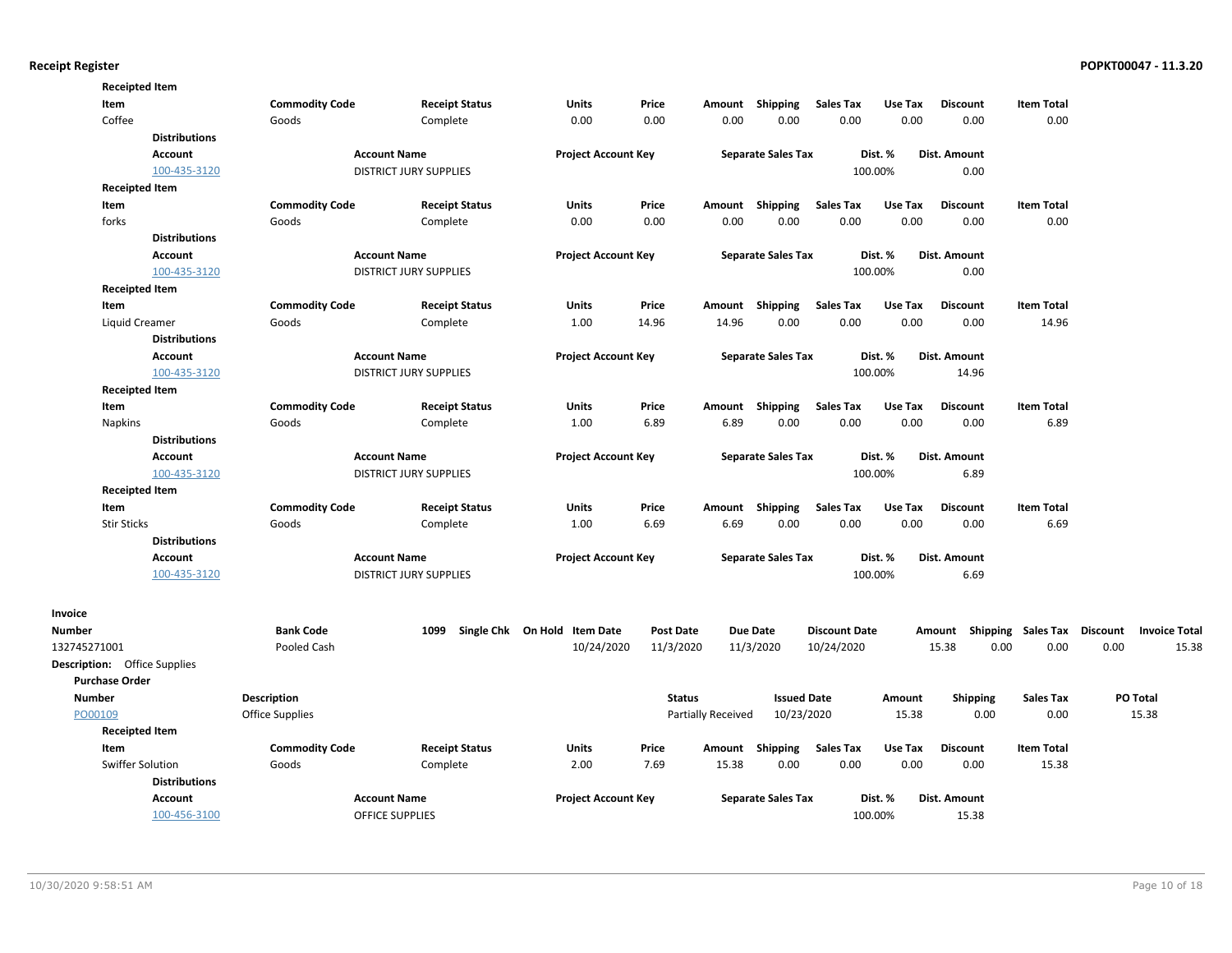| <b>Vendor Number</b>                    | <b>Vendor Name</b>               |                       |                         |                                   |                  |               |                           |                      | <b>Vendor Total Discount:</b> |                                    | 0.00              | <b>Invoice Total:</b> | 427.18               |
|-----------------------------------------|----------------------------------|-----------------------|-------------------------|-----------------------------------|------------------|---------------|---------------------------|----------------------|-------------------------------|------------------------------------|-------------------|-----------------------|----------------------|
| 00478                                   | <b>REINERT PAPER &amp; CHEMI</b> |                       |                         |                                   |                  |               |                           |                      |                               |                                    |                   |                       |                      |
| Invoice                                 |                                  |                       |                         |                                   |                  |               |                           |                      |                               |                                    |                   |                       |                      |
| <b>Number</b>                           |                                  | <b>Bank Code</b>      |                         | 1099 Single Chk On Hold Item Date | <b>Post Date</b> |               | <b>Due Date</b>           | <b>Discount Date</b> |                               | Amount Shipping Sales Tax Discount |                   |                       | <b>Invoice Total</b> |
| 418062                                  |                                  | Pooled Cash           |                         | 10/23/2020                        | 11/3/2020        |               | 11/3/2020                 | 10/23/2020           |                               | 427.18<br>0.00                     | 0.00              | 0.00                  | 427.18               |
| <b>Description:</b> Janitorial Supplies |                                  |                       |                         |                                   |                  |               |                           |                      |                               |                                    |                   |                       |                      |
| <b>Purchase Order</b>                   |                                  |                       |                         |                                   |                  |               |                           |                      |                               |                                    |                   |                       |                      |
| <b>Number</b>                           |                                  | Description           |                         |                                   |                  | <b>Status</b> | <b>Issued Date</b>        |                      | Amount                        | <b>Shipping</b>                    | <b>Sales Tax</b>  |                       | PO Total             |
| PO00119                                 |                                  | Janitorial Supplies   |                         |                                   |                  | Received      | 10/23/2020                |                      | 427.18                        | 0.00                               | 0.00              |                       | 427.18               |
| <b>Receipted Item</b>                   |                                  |                       |                         |                                   |                  |               |                           |                      |                               |                                    |                   |                       |                      |
| Item                                    |                                  | <b>Commodity Code</b> | <b>Receipt Status</b>   | Units                             | Price            | Amount        | <b>Shipping</b>           | <b>Sales Tax</b>     | Use Tax                       | <b>Discount</b>                    | <b>Item Total</b> |                       |                      |
| 18" Mop                                 |                                  | Goods                 | Complete                | 1.00                              | 9.88             | 9.88          | 0.00                      | 0.00                 | 0.00                          | 0.00                               | 9.88              |                       |                      |
|                                         | <b>Distributions</b>             |                       |                         |                                   |                  |               |                           |                      |                               |                                    |                   |                       |                      |
|                                         | Account                          |                       | <b>Account Name</b>     | <b>Project Account Key</b>        |                  |               | <b>Separate Sales Tax</b> |                      | Dist. %                       | Dist. Amount                       |                   |                       |                      |
|                                         | 100-516-3320                     |                       | <b>JANITOR SUPPLIES</b> |                                   |                  |               |                           |                      | 100.00%                       | 9.88                               |                   |                       |                      |
| <b>Receipted Item</b>                   |                                  |                       |                         |                                   |                  |               |                           |                      |                               |                                    |                   |                       |                      |
| Item                                    |                                  | <b>Commodity Code</b> | <b>Receipt Status</b>   | Units                             | Price            |               | Amount Shipping           | <b>Sales Tax</b>     | Use Tax                       | <b>Discount</b>                    | <b>Item Total</b> |                       |                      |
| 18" Mop                                 |                                  | Goods                 | Complete                | 1.00                              | 9.88             | 9.88          | 0.00                      | 0.00                 | 0.00                          | 0.00                               | 9.88              |                       |                      |
|                                         | <b>Distributions</b>             |                       |                         |                                   |                  |               |                           |                      |                               |                                    |                   |                       |                      |
|                                         | Account                          |                       | <b>Account Name</b>     | <b>Project Account Key</b>        |                  |               | <b>Separate Sales Tax</b> |                      | Dist. %                       | Dist. Amount                       |                   |                       |                      |
|                                         | 100-513-3320                     |                       | <b>JANITOR SUPPLIES</b> |                                   |                  |               |                           |                      | 100.00%                       | 9.88                               |                   |                       |                      |
| <b>Receipted Item</b>                   |                                  |                       |                         |                                   |                  |               |                           |                      |                               |                                    |                   |                       |                      |
| Item                                    |                                  | <b>Commodity Code</b> | <b>Receipt Status</b>   | <b>Units</b>                      | Price            |               | Amount Shipping           | Sales Tax            | Use Tax                       | <b>Discount</b>                    | <b>Item Total</b> |                       |                      |
| 18" Mop                                 |                                  | Goods                 | Complete                | 1.00                              | 9.88             | 9.88          | 0.00                      | 0.00                 | 0.00                          | 0.00                               | 9.88              |                       |                      |
|                                         | <b>Distributions</b>             |                       |                         |                                   |                  |               |                           |                      |                               |                                    |                   |                       |                      |
|                                         | Account                          |                       | <b>Account Name</b>     | <b>Project Account Key</b>        |                  |               | <b>Separate Sales Tax</b> |                      | Dist. %                       | Dist. Amount                       |                   |                       |                      |
|                                         | 100-511-3320                     |                       | <b>JANITOR SUPPLIES</b> |                                   |                  |               |                           |                      | 100.00%                       | 9.88                               |                   |                       |                      |
| <b>Receipted Item</b>                   |                                  |                       |                         |                                   |                  |               |                           |                      |                               |                                    |                   |                       |                      |
| Item                                    |                                  | <b>Commodity Code</b> | <b>Receipt Status</b>   | Units                             | Price            |               | Amount Shipping           | <b>Sales Tax</b>     | Use Tax                       | <b>Discount</b>                    | <b>Item Total</b> |                       |                      |
| <b>Bowl Cleaner</b>                     |                                  | Goods                 | Complete                | 1.00                              | 3.26             | 3.26          | 0.00                      | 0.00                 | 0.00                          | 0.00                               | 3.26              |                       |                      |
|                                         | <b>Distributions</b>             |                       |                         |                                   |                  |               |                           |                      |                               |                                    |                   |                       |                      |
|                                         | Account                          |                       | <b>Account Name</b>     | <b>Project Account Key</b>        |                  |               | <b>Separate Sales Tax</b> |                      | Dist. %                       | Dist. Amount                       |                   |                       |                      |
|                                         | 100-511-3320                     |                       | <b>JANITOR SUPPLIES</b> |                                   |                  |               |                           |                      | 100.00%                       | 3.26                               |                   |                       |                      |
| <b>Receipted Item</b>                   |                                  |                       |                         |                                   |                  |               |                           |                      |                               |                                    |                   |                       |                      |
| Item                                    |                                  | <b>Commodity Code</b> | <b>Receipt Status</b>   | Units                             | Price            |               | Amount Shipping           | Sales Tax            | Use Tax                       | <b>Discount</b>                    | <b>Item Total</b> |                       |                      |
| <b>Bowl Cleaner</b>                     |                                  | Goods                 | Complete                | 1.00                              | 3.26             | 3.26          | 0.00                      | 0.00                 | 0.00                          | 0.00                               | 3.26              |                       |                      |
|                                         | <b>Distributions</b>             |                       |                         |                                   |                  |               |                           |                      |                               |                                    |                   |                       |                      |
|                                         | Account                          |                       | <b>Account Name</b>     | <b>Project Account Key</b>        |                  |               | <b>Separate Sales Tax</b> |                      | Dist. %                       | Dist. Amount                       |                   |                       |                      |
|                                         | 100-516-3320                     |                       | <b>JANITOR SUPPLIES</b> |                                   |                  |               |                           |                      | 100.00%                       | 3.26                               |                   |                       |                      |
| <b>Receipted Item</b>                   |                                  |                       |                         |                                   |                  |               |                           |                      |                               |                                    |                   |                       |                      |
| Item                                    |                                  | <b>Commodity Code</b> | <b>Receipt Status</b>   | Units                             | Price            |               | Amount Shipping           | Sales Tax            | Use Tax                       | <b>Discount</b>                    | <b>Item Total</b> |                       |                      |
| <b>Bowl Cleaner</b>                     |                                  | Goods                 | Complete                | 1.00                              | 3.26             | 3.26          | 0.00                      | 0.00                 | 0.00                          | 0.00                               | 3.26              |                       |                      |
|                                         | <b>Distributions</b>             |                       |                         |                                   |                  |               |                           |                      |                               |                                    |                   |                       |                      |
|                                         | Account                          |                       | <b>Account Name</b>     | <b>Project Account Key</b>        |                  |               | <b>Separate Sales Tax</b> |                      | Dist. %                       | Dist. Amount                       |                   |                       |                      |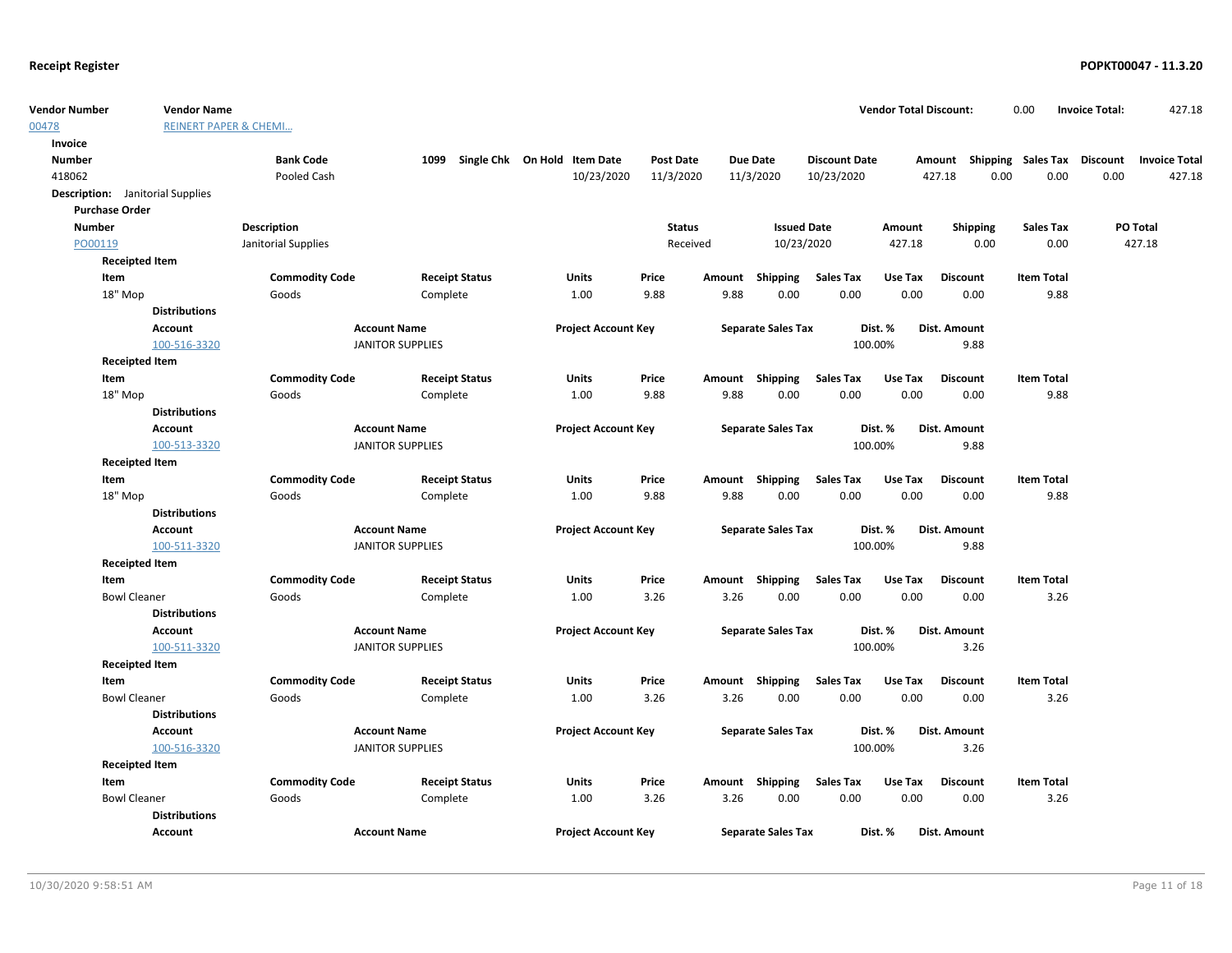|                       | 100-513-3320         |                       | <b>JANITOR SUPPLIES</b> |                            |       |        |                           |                  | 100.00% | 3.26                |                   |
|-----------------------|----------------------|-----------------------|-------------------------|----------------------------|-------|--------|---------------------------|------------------|---------|---------------------|-------------------|
| <b>Receipted Item</b> |                      |                       |                         |                            |       |        |                           |                  |         |                     |                   |
| Item                  |                      | <b>Commodity Code</b> | <b>Receipt Status</b>   | <b>Units</b>               | Price | Amount | <b>Shipping</b>           | <b>Sales Tax</b> | Use Tax | <b>Discount</b>     | <b>Item Total</b> |
| Citrus Fresh          |                      | Goods                 | Complete                | 1.00                       | 8.35  | 8.35   | 0.00                      | 0.00             | 0.00    | 0.00                | 8.35              |
|                       | <b>Distributions</b> |                       |                         |                            |       |        |                           |                  |         |                     |                   |
|                       | <b>Account</b>       |                       | <b>Account Name</b>     | <b>Project Account Key</b> |       |        | <b>Separate Sales Tax</b> |                  | Dist. % | Dist. Amount        |                   |
|                       | 100-511-3320         |                       | <b>JANITOR SUPPLIES</b> |                            |       |        |                           |                  | 100.00% | 8.35                |                   |
| <b>Receipted Item</b> |                      |                       |                         |                            |       |        |                           |                  |         |                     |                   |
| Item                  |                      | <b>Commodity Code</b> | <b>Receipt Status</b>   | <b>Units</b>               | Price | Amount | <b>Shipping</b>           | <b>Sales Tax</b> | Use Tax | <b>Discount</b>     | <b>Item Total</b> |
| Citrus Fresh          |                      | Goods                 | Complete                | 1.00                       | 8.35  | 8.35   | 0.00                      | 0.00             | 0.00    | 0.00                | 8.35              |
|                       | <b>Distributions</b> |                       |                         |                            |       |        |                           |                  |         |                     |                   |
|                       | <b>Account</b>       |                       | <b>Account Name</b>     | <b>Project Account Key</b> |       |        | <b>Separate Sales Tax</b> |                  | Dist. % | <b>Dist. Amount</b> |                   |
|                       | 100-513-3320         |                       | <b>JANITOR SUPPLIES</b> |                            |       |        |                           |                  | 100.00% | 8.35                |                   |
| <b>Receipted Item</b> |                      |                       |                         |                            |       |        |                           |                  |         |                     |                   |
| Item                  |                      | <b>Commodity Code</b> | <b>Receipt Status</b>   | Units                      | Price | Amount | <b>Shipping</b>           | <b>Sales Tax</b> | Use Tax | <b>Discount</b>     | <b>Item Total</b> |
| <b>Citrus Fresh</b>   |                      | Goods                 | Complete                | 1.00                       | 8.35  | 8.35   | 0.00                      | 0.00             | 0.00    | 0.00                | 8.35              |
|                       | <b>Distributions</b> |                       |                         |                            |       |        |                           |                  |         |                     |                   |
|                       | <b>Account</b>       |                       | <b>Account Name</b>     | <b>Project Account Key</b> |       |        | <b>Separate Sales Tax</b> |                  | Dist. % | Dist. Amount        |                   |
|                       | 100-516-3320         |                       | <b>JANITOR SUPPLIES</b> |                            |       |        |                           |                  | 100.00% | 8.35                |                   |
| <b>Receipted Item</b> |                      |                       |                         |                            |       |        |                           |                  |         |                     |                   |
| Item                  |                      | <b>Commodity Code</b> | <b>Receipt Status</b>   | Units                      | Price | Amount | Shipping                  | <b>Sales Tax</b> | Use Tax | <b>Discount</b>     | <b>Item Total</b> |
| Disinfectant          |                      | Goods                 | Complete                | 1.00                       | 10.91 | 10.91  | 0.00                      | 0.00             | 0.00    | 0.00                | 10.91             |
|                       | <b>Distributions</b> |                       |                         |                            |       |        |                           |                  |         |                     |                   |
|                       | <b>Account</b>       |                       | <b>Account Name</b>     | <b>Project Account Key</b> |       |        | <b>Separate Sales Tax</b> |                  | Dist. % | Dist. Amount        |                   |
|                       | 100-511-3320         |                       | <b>JANITOR SUPPLIES</b> |                            |       |        |                           |                  | 100.00% | 10.91               |                   |
| <b>Receipted Item</b> |                      |                       |                         |                            |       |        |                           |                  |         |                     |                   |
| Item                  |                      | <b>Commodity Code</b> | <b>Receipt Status</b>   | Units                      | Price | Amount | <b>Shipping</b>           | <b>Sales Tax</b> | Use Tax | <b>Discount</b>     | <b>Item Total</b> |
| Disinfectant          |                      | Goods                 | Complete                | 1.00                       | 10.91 | 10.91  | 0.00                      | 0.00             | 0.00    | 0.00                | 10.91             |
|                       | <b>Distributions</b> |                       |                         |                            |       |        |                           |                  |         |                     |                   |
|                       | <b>Account</b>       |                       | <b>Account Name</b>     | <b>Project Account Key</b> |       |        | <b>Separate Sales Tax</b> |                  | Dist. % | <b>Dist. Amount</b> |                   |
|                       | 100-516-3320         |                       | <b>JANITOR SUPPLIES</b> |                            |       |        |                           |                  | 100.00% | 10.91               |                   |
| <b>Receipted Item</b> |                      |                       |                         |                            |       |        |                           |                  |         |                     |                   |
| Item                  |                      | <b>Commodity Code</b> | <b>Receipt Status</b>   | <b>Units</b>               | Price | Amount | Shipping                  | <b>Sales Tax</b> | Use Tax | <b>Discount</b>     | <b>Item Total</b> |
| Disinfectant          |                      | Goods                 | Complete                | 1.00                       | 10.91 | 10.91  | 0.00                      | 0.00             | 0.00    | 0.00                | 10.91             |
|                       | <b>Distributions</b> |                       |                         |                            |       |        |                           |                  |         |                     |                   |
|                       | <b>Account</b>       |                       | <b>Account Name</b>     | <b>Project Account Key</b> |       |        | <b>Separate Sales Tax</b> |                  | Dist. % | Dist. Amount        |                   |
|                       | 100-513-3320         |                       | <b>JANITOR SUPPLIES</b> |                            |       |        |                           |                  | 100.00% | 10.91               |                   |
| <b>Receipted Item</b> |                      |                       |                         |                            |       |        |                           |                  |         |                     |                   |
| Item                  |                      | <b>Commodity Code</b> | <b>Receipt Status</b>   | Units                      | Price | Amount | Shipping                  | <b>Sales Tax</b> | Use Tax | <b>Discount</b>     | <b>Item Total</b> |
| Excelente             |                      | Goods                 | Complete                | 1.00                       | 7.90  | 7.90   | 0.00                      | 0.00             | 0.00    | 0.00                | 7.90              |
|                       | <b>Distributions</b> |                       |                         |                            |       |        |                           |                  |         |                     |                   |
|                       | Account              |                       | <b>Account Name</b>     | <b>Project Account Key</b> |       |        | <b>Separate Sales Tax</b> |                  | Dist. % | Dist. Amount        |                   |
|                       |                      |                       |                         |                            |       |        |                           |                  |         |                     |                   |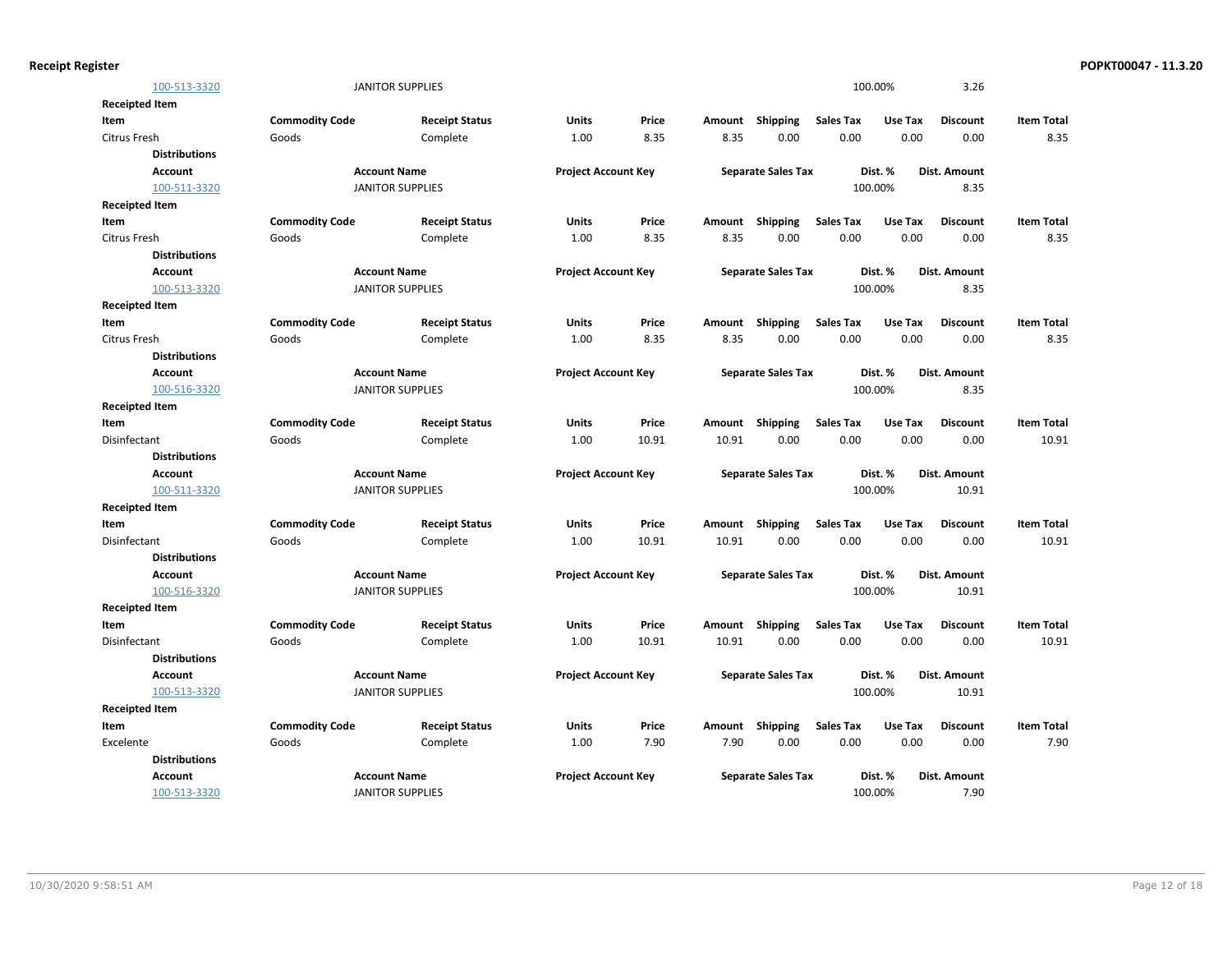| <b>Receipted Item</b>   |                       |                            |                            |                            |                           |                                      |                  |              |                     |                   |
|-------------------------|-----------------------|----------------------------|----------------------------|----------------------------|---------------------------|--------------------------------------|------------------|--------------|---------------------|-------------------|
| Item                    | <b>Commodity Code</b> | <b>Receipt Status</b>      | Units                      | Price                      | Amount                    | Shipping                             | <b>Sales Tax</b> | Use Tax      | <b>Discount</b>     | <b>Item Total</b> |
| Excelente               | Goods                 | Complete                   | 1.00                       | 7.90                       | 7.90                      | 0.00                                 | 0.00             | 0.00         | 0.00                | 7.90              |
| <b>Distributions</b>    |                       |                            |                            |                            |                           |                                      |                  |              |                     |                   |
| <b>Account</b>          |                       | <b>Account Name</b>        |                            | <b>Project Account Key</b> |                           | <b>Separate Sales Tax</b>            |                  | Dist. %      | Dist. Amount        |                   |
| 100-511-3320            |                       | <b>JANITOR SUPPLIES</b>    |                            |                            |                           |                                      |                  | 100.00%      | 7.90                |                   |
| <b>Receipted Item</b>   |                       |                            |                            |                            |                           |                                      |                  |              |                     |                   |
| Item                    | <b>Commodity Code</b> | <b>Receipt Status</b>      | Units                      | Price                      | Amount                    | <b>Shipping</b>                      | <b>Sales Tax</b> | Use Tax      | <b>Discount</b>     | <b>Item Total</b> |
| Excelente               | Goods                 | Complete                   | 1.00                       | 7.90                       | 7.90                      | 0.00                                 | 0.00             | 0.00         | 0.00                | 7.90              |
| <b>Distributions</b>    |                       |                            |                            |                            |                           |                                      |                  |              |                     |                   |
| <b>Account</b>          |                       | <b>Account Name</b>        | <b>Project Account Key</b> |                            |                           | <b>Separate Sales Tax</b>            |                  | Dist. %      | <b>Dist. Amount</b> |                   |
| 100-516-3320            |                       | <b>JANITOR SUPPLIES</b>    |                            |                            |                           |                                      |                  | 100.00%      | 7.90                |                   |
| <b>Receipted Item</b>   |                       |                            |                            |                            |                           |                                      |                  |              |                     |                   |
| Item                    | <b>Commodity Code</b> | <b>Receipt Status</b>      | Units                      | Price                      | Amount                    | Shipping                             | <b>Sales Tax</b> | Use Tax      | <b>Discount</b>     | <b>Item Total</b> |
| Floor Wax               | Goods                 | Complete                   | 2.00                       | 20.70                      | 41.40                     | 0.00                                 | 0.00             | 0.00         | 0.00                | 41.40             |
| <b>Distributions</b>    |                       |                            |                            |                            |                           |                                      |                  |              |                     |                   |
| <b>Account</b>          | <b>Account Name</b>   | <b>Project Account Key</b> |                            |                            | <b>Separate Sales Tax</b> |                                      | Dist. %          | Dist. Amount |                     |                   |
| 100-516-3320            |                       | <b>JANITOR SUPPLIES</b>    |                            |                            |                           |                                      |                  | 100.00%      | 41.40               |                   |
| <b>Receipted Item</b>   |                       |                            |                            |                            |                           |                                      |                  |              |                     |                   |
| Item                    | <b>Commodity Code</b> | <b>Receipt Status</b>      | <b>Units</b>               | Price                      | Amount                    | Shipping                             | <b>Sales Tax</b> | Use Tax      | <b>Discount</b>     | <b>Item Total</b> |
| Floor Wax               | Goods                 | Complete                   | 2.00                       | 20.70                      | 41.40                     | 0.00                                 | 0.00             | 0.00         | 0.00                | 41.40             |
| <b>Distributions</b>    |                       |                            |                            |                            |                           |                                      |                  |              |                     |                   |
| <b>Account</b>          |                       | <b>Account Name</b>        | <b>Project Account Key</b> |                            |                           | <b>Separate Sales Tax</b>            |                  | Dist. %      | Dist. Amount        |                   |
| 100-513-3320            |                       | <b>JANITOR SUPPLIES</b>    |                            |                            |                           |                                      |                  | 100.00%      | 41.40               |                   |
| <b>Receipted Item</b>   |                       |                            |                            |                            |                           |                                      |                  |              |                     |                   |
| Item                    | <b>Commodity Code</b> | <b>Receipt Status</b>      | Units                      | Price                      | Amount                    | <b>Shipping</b>                      | <b>Sales Tax</b> | Use Tax      | <b>Discount</b>     | <b>Item Total</b> |
| Floor Wax               | Goods                 | Complete                   | 2.00                       | 20.70                      | 41.40                     | 0.00                                 | 0.00             | 0.00         | 0.00                | 41.40             |
| <b>Distributions</b>    |                       |                            |                            |                            |                           |                                      |                  |              |                     |                   |
| <b>Account</b>          |                       | <b>Account Name</b>        | <b>Project Account Key</b> |                            |                           | <b>Separate Sales Tax</b><br>Dist. % |                  |              | <b>Dist. Amount</b> |                   |
| 100-513-3320            |                       | <b>JANITOR SUPPLIES</b>    |                            |                            |                           |                                      |                  | 100.00%      | 41.40               |                   |
| <b>Receipted Item</b>   |                       |                            |                            |                            |                           |                                      |                  |              |                     |                   |
| Item                    | <b>Commodity Code</b> | <b>Receipt Status</b>      | Units                      | Price                      | Amount                    | Shipping                             | <b>Sales Tax</b> | Use Tax      | <b>Discount</b>     | <b>Item Total</b> |
| Furn Polish             | Goods                 | Complete                   | 1.00                       | 4.49                       | 4.49                      | 0.00                                 | 0.00             | 0.00         | 0.00                | 4.49              |
| <b>Distributions</b>    |                       |                            |                            |                            |                           |                                      |                  |              |                     |                   |
| <b>Account</b>          |                       | <b>Account Name</b>        | <b>Project Account Key</b> |                            |                           | <b>Separate Sales Tax</b>            |                  | Dist. %      | Dist. Amount        |                   |
| 100-516-3320            |                       | <b>JANITOR SUPPLIES</b>    |                            |                            |                           |                                      |                  | 100.00%      | 4.49                |                   |
| <b>Receipted Item</b>   |                       |                            |                            |                            |                           |                                      |                  |              |                     |                   |
| Item                    | <b>Commodity Code</b> | <b>Receipt Status</b>      | Units                      | Price                      | Amount                    | Shipping                             | <b>Sales Tax</b> | Use Tax      | <b>Discount</b>     | <b>Item Total</b> |
| <b>Furniture Polish</b> | Goods                 | Complete                   | 1.00                       | 4.49                       | 4.49                      | 0.00                                 | 0.00             | 0.00         | 0.00                | 4.49              |
| <b>Distributions</b>    |                       |                            |                            |                            |                           |                                      |                  |              |                     |                   |
| <b>Account</b>          |                       | <b>Account Name</b>        | <b>Project Account Key</b> |                            |                           | <b>Separate Sales Tax</b>            |                  | Dist. %      | Dist. Amount        |                   |
| 100-513-3320            |                       | <b>JANITOR SUPPLIES</b>    |                            |                            |                           |                                      | 100.00%          |              | 4.49                |                   |
| <b>Receipted Item</b>   |                       |                            |                            |                            |                           |                                      |                  |              |                     |                   |
| Item                    | <b>Commodity Code</b> | <b>Receipt Status</b>      | <b>Units</b>               | Price                      | Amount                    | Shipping                             | <b>Sales Tax</b> | Use Tax      | <b>Discount</b>     | <b>Item Total</b> |
| <b>Furniture Polish</b> | Goods                 | Complete                   | 1.00                       | 4.49                       | 4.49                      | 0.00                                 | 0.00             | 0.00         | 0.00                | 4.49              |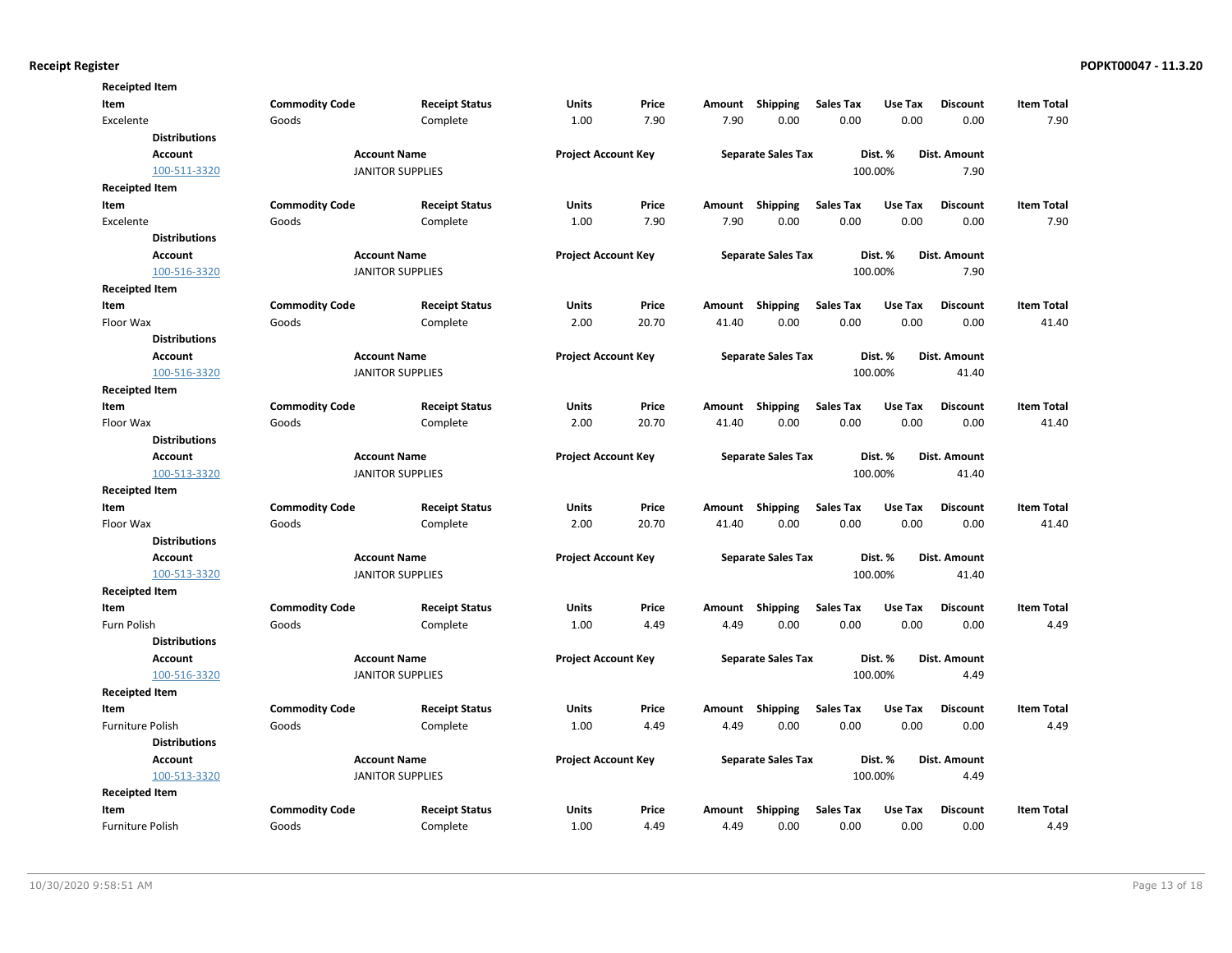| <b>Distributions</b>        |                         |                         |                            |       |        |                                      |                  |         |                 |                   |
|-----------------------------|-------------------------|-------------------------|----------------------------|-------|--------|--------------------------------------|------------------|---------|-----------------|-------------------|
| <b>Account</b>              |                         | <b>Account Name</b>     | <b>Project Account Key</b> |       |        | <b>Separate Sales Tax</b>            |                  | Dist. % | Dist. Amount    |                   |
| 100-511-3320                |                         | <b>JANITOR SUPPLIES</b> |                            |       |        |                                      | 100.00%          |         | 4.49            |                   |
| Receipted Item              |                         |                         |                            |       |        |                                      |                  |         |                 |                   |
| <b>Item</b>                 | <b>Commodity Code</b>   | <b>Receipt Status</b>   | <b>Units</b>               | Price |        | Amount Shipping                      | <b>Sales Tax</b> | Use Tax | <b>Discount</b> | <b>Item Total</b> |
| <b>Glass Cleaner</b>        | Goods                   | Complete                | 1.00                       | 3.25  | 3.25   | 0.00                                 | 0.00             | 0.00    | 0.00            | 3.25              |
| <b>Distributions</b>        |                         |                         |                            |       |        |                                      |                  |         |                 |                   |
| <b>Account</b>              |                         | <b>Account Name</b>     | <b>Project Account Key</b> |       |        | <b>Separate Sales Tax</b>            |                  | Dist. % | Dist. Amount    |                   |
| 100-516-3320                |                         | <b>JANITOR SUPPLIES</b> |                            |       |        |                                      |                  | 100.00% | 3.25            |                   |
| Receipted Item              |                         |                         |                            |       |        |                                      |                  |         |                 |                   |
| <b>Item</b>                 | <b>Commodity Code</b>   | <b>Receipt Status</b>   | <b>Units</b>               | Price |        | Amount Shipping                      | <b>Sales Tax</b> | Use Tax | <b>Discount</b> | <b>Item Total</b> |
| <b>Glass Cleaner</b>        | Goods                   | Complete                | 1.00                       | 3.25  | 3.25   | 0.00                                 | 0.00             | 0.00    | 0.00            | 3.25              |
| <b>Distributions</b>        |                         |                         |                            |       |        |                                      |                  |         |                 |                   |
| <b>Account</b>              |                         | <b>Account Name</b>     | <b>Project Account Key</b> |       |        | <b>Separate Sales Tax</b>            |                  | Dist. % | Dist. Amount    |                   |
| 100-513-3320                | <b>JANITOR SUPPLIES</b> |                         |                            |       |        |                                      |                  | 100.00% | 3.25            |                   |
| Receipted Item              |                         |                         |                            |       |        |                                      |                  |         |                 |                   |
| <b>Item</b>                 | <b>Commodity Code</b>   | <b>Receipt Status</b>   | <b>Units</b>               | Price |        | Amount Shipping                      | <b>Sales Tax</b> | Use Tax | <b>Discount</b> | <b>Item Total</b> |
| <b>Glass Cleaner</b>        | Goods                   | Complete                | 1.00                       | 3.25  | 3.25   | 0.00                                 | 0.00             | 0.00    | 0.00            | 3.25              |
| <b>Distributions</b>        |                         |                         |                            |       |        |                                      |                  |         |                 |                   |
| <b>Account</b>              |                         | <b>Account Name</b>     | <b>Project Account Key</b> |       |        | <b>Separate Sales Tax</b>            |                  | Dist. % | Dist. Amount    |                   |
| 100-511-3320                | <b>JANITOR SUPPLIES</b> |                         |                            |       |        |                                      |                  | 100.00% | 3.25            |                   |
| <b>Receipted Item</b>       |                         |                         |                            |       |        |                                      |                  |         |                 |                   |
| Item                        | <b>Commodity Code</b>   | <b>Receipt Status</b>   | <b>Units</b>               | Price |        | Amount Shipping                      | <b>Sales Tax</b> | Use Tax | <b>Discount</b> | <b>Item Total</b> |
| <b>Medium Trash Bags</b>    | Goods                   | Complete                | 1.00                       | 18.15 | 18.15  | 0.00                                 | 0.00             | 0.00    | 0.00            | 18.15             |
| <b>Distributions</b>        |                         |                         |                            |       |        |                                      |                  |         |                 |                   |
| <b>Account</b>              |                         | <b>Account Name</b>     | <b>Project Account Key</b> |       |        | <b>Separate Sales Tax</b>            |                  | Dist. % | Dist. Amount    |                   |
| 100-511-3320                |                         | <b>JANITOR SUPPLIES</b> |                            |       |        |                                      |                  | 100.00% | 18.15           |                   |
| <b>Receipted Item</b>       |                         |                         |                            |       |        |                                      |                  |         |                 |                   |
| Item                        | <b>Commodity Code</b>   | <b>Receipt Status</b>   | <b>Units</b>               | Price | Amount | Shipping                             | <b>Sales Tax</b> | Use Tax | <b>Discount</b> | <b>Item Total</b> |
| Microfiber Pads (One Dozen) | Goods                   | Complete                | 0.00                       | 0.00  | 0.00   | 0.00                                 | 0.00             | 0.00    | 0.00            | 0.00              |
| <b>Distributions</b>        |                         |                         |                            |       |        |                                      |                  |         |                 |                   |
| Account                     |                         | <b>Account Name</b>     | <b>Project Account Key</b> |       |        | <b>Separate Sales Tax</b><br>Dist. % |                  |         | Dist. Amount    |                   |
| 100-511-3320                |                         | <b>JANITOR SUPPLIES</b> |                            |       |        |                                      |                  | 100.00% | 0.00            |                   |
| <b>Receipted Item</b>       |                         |                         |                            |       |        |                                      |                  |         |                 |                   |
| Item                        | <b>Commodity Code</b>   | <b>Receipt Status</b>   | <b>Units</b>               | Price | Amount | Shipping                             | <b>Sales Tax</b> | Use Tax | <b>Discount</b> | <b>Item Total</b> |
| Microfiber Pads (One Dozen) | Goods                   | Complete                | 3.00                       | 10.20 | 30.60  | 0.00                                 | 0.00             | 0.00    | 0.00            | 30.60             |
| <b>Distributions</b>        |                         |                         |                            |       |        |                                      |                  |         |                 |                   |
| Account                     |                         | <b>Account Name</b>     | <b>Project Account Key</b> |       |        | <b>Separate Sales Tax</b>            |                  | Dist. % | Dist. Amount    |                   |
| 100-516-3320                |                         | <b>JANITOR SUPPLIES</b> |                            |       |        |                                      |                  | 100.00% | 30.60           |                   |
| <b>Receipted Item</b>       |                         |                         |                            |       |        |                                      |                  |         |                 |                   |
| Item                        | <b>Commodity Code</b>   | <b>Receipt Status</b>   | <b>Units</b>               | Price | Amount | Shipping                             | <b>Sales Tax</b> | Use Tax | <b>Discount</b> | <b>Item Total</b> |
| Microfiber Pads (One Dozen) | Goods                   | Complete                | 1.00                       | 44.43 | 44.43  | 0.00                                 | 0.00             | 0.00    | 0.00            | 44.43             |
| <b>Distributions</b>        |                         |                         |                            |       |        |                                      |                  |         |                 |                   |
| Account                     |                         | <b>Account Name</b>     | <b>Project Account Key</b> |       |        | <b>Separate Sales Tax</b>            |                  | Dist. % | Dist. Amount    |                   |
| 100-516-3320                |                         | <b>JANITOR SUPPLIES</b> |                            |       |        |                                      |                  | 100.00% | 44.43           |                   |
|                             |                         |                         |                            |       |        |                                      |                  |         |                 |                   |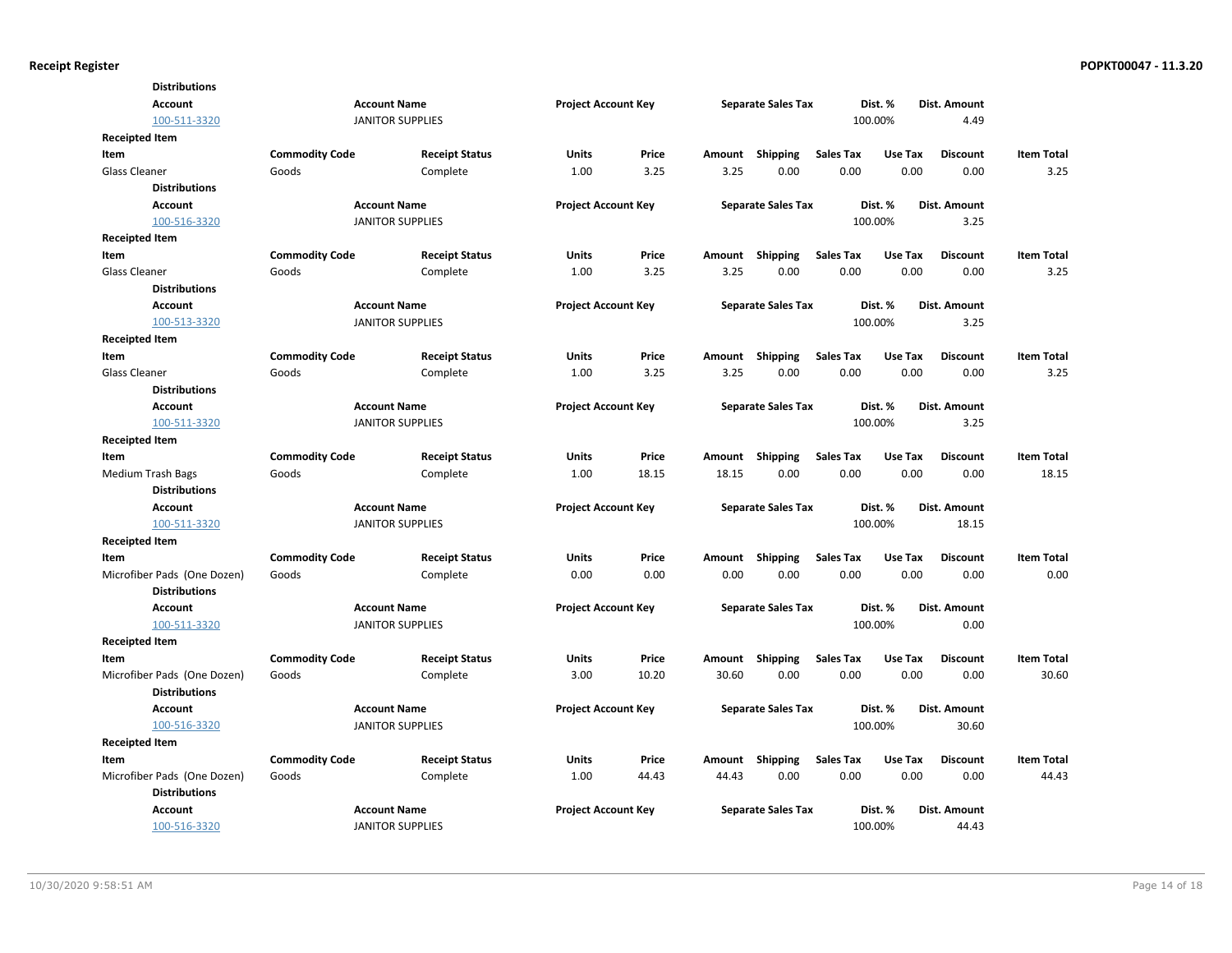|                       | <b>Receipted Item</b>                      |                       |                         |                              |                  |       |                           |                      |                               |                                    |                   |                       |                      |
|-----------------------|--------------------------------------------|-----------------------|-------------------------|------------------------------|------------------|-------|---------------------------|----------------------|-------------------------------|------------------------------------|-------------------|-----------------------|----------------------|
| Item                  |                                            | <b>Commodity Code</b> | <b>Receipt Status</b>   | Units                        | Price            |       | Amount Shipping           | <b>Sales Tax</b>     | Use Tax                       | <b>Discount</b>                    | <b>Item Total</b> |                       |                      |
|                       | Mop Frame & Handle<br><b>Distributions</b> | Goods                 | Complete                | 1.00                         | 14.10            | 14.10 | 0.00                      | 0.00                 | 0.00                          | 0.00                               | 14.10             |                       |                      |
|                       | Account                                    |                       | <b>Account Name</b>     | <b>Project Account Key</b>   |                  |       | <b>Separate Sales Tax</b> |                      | Dist. %                       | Dist. Amount                       |                   |                       |                      |
|                       | 100-513-3320                               |                       | <b>JANITOR SUPPLIES</b> |                              |                  |       |                           |                      | 100.00%                       | 14.10                              |                   |                       |                      |
|                       | <b>Receipted Item</b>                      |                       |                         |                              |                  |       |                           |                      |                               |                                    |                   |                       |                      |
| Item                  |                                            | <b>Commodity Code</b> | <b>Receipt Status</b>   | Units                        | Price            |       | Amount Shipping           | <b>Sales Tax</b>     | Use Tax                       | <b>Discount</b>                    | <b>Item Total</b> |                       |                      |
|                       | Mop Frame & Handle                         | Goods                 | Complete                | 1.00                         | 14.10            | 14.10 | 0.00                      | 0.00                 | 0.00                          | 0.00                               | 14.10             |                       |                      |
|                       | <b>Distributions</b>                       |                       |                         |                              |                  |       |                           |                      |                               |                                    |                   |                       |                      |
|                       | Account                                    |                       | <b>Account Name</b>     | <b>Project Account Key</b>   |                  |       | <b>Separate Sales Tax</b> |                      | Dist. %                       | Dist. Amount                       |                   |                       |                      |
|                       | 100-511-3320                               |                       | <b>JANITOR SUPPLIES</b> |                              |                  |       |                           |                      | 100.00%                       | 14.10                              |                   |                       |                      |
|                       | <b>Receipted Item</b>                      |                       |                         |                              |                  |       |                           |                      |                               |                                    |                   |                       |                      |
| Item                  |                                            | <b>Commodity Code</b> | <b>Receipt Status</b>   | Units                        | Price            |       | Amount Shipping           | <b>Sales Tax</b>     | Use Tax                       | <b>Discount</b>                    | <b>Item Total</b> |                       |                      |
|                       | Mop Frame & Handle                         | Goods                 | Complete                | 1.00                         | 14.10            | 14.10 | 0.00                      | 0.00                 | 0.00                          | 0.00                               | 14.10             |                       |                      |
|                       | <b>Distributions</b>                       |                       |                         |                              |                  |       |                           |                      |                               |                                    |                   |                       |                      |
|                       | Account                                    |                       | <b>Account Name</b>     | <b>Project Account Key</b>   |                  |       | <b>Separate Sales Tax</b> |                      | Dist. %                       | Dist. Amount                       |                   |                       |                      |
|                       | 100-516-3320                               |                       | <b>JANITOR SUPPLIES</b> |                              |                  |       |                           |                      | 100.00%                       | 14.10                              |                   |                       |                      |
|                       | <b>Receipted Item</b>                      |                       |                         |                              |                  |       |                           |                      |                               |                                    |                   |                       |                      |
| Item                  |                                            | <b>Commodity Code</b> | <b>Receipt Status</b>   | Units                        | Price            |       | Amount Shipping           | Sales Tax            | Use Tax                       | <b>Discount</b>                    | <b>Item Total</b> |                       |                      |
| <b>Trash Bags</b>     |                                            | Goods                 | Complete                | 1.00                         | 23.38            | 23.38 | 0.00                      | 0.00                 | 0.00                          | 0.00                               | 23.38             |                       |                      |
|                       | <b>Distributions</b>                       |                       |                         |                              |                  |       |                           |                      |                               |                                    |                   |                       |                      |
|                       | Account                                    |                       | <b>Account Name</b>     | <b>Project Account Key</b>   |                  |       | <b>Separate Sales Tax</b> |                      | Dist. %                       | Dist. Amount                       |                   |                       |                      |
|                       | 100-513-3320                               |                       | <b>JANITOR SUPPLIES</b> |                              |                  |       |                           |                      | 100.00%                       | 23.38                              |                   |                       |                      |
| <b>Vendor Number</b>  | <b>Vendor Name</b>                         |                       |                         |                              |                  |       |                           |                      | <b>Vendor Total Discount:</b> |                                    | 0.00              | <b>Invoice Total:</b> | 115.45               |
| 00085                 | SHIPMAN COMMUNICAT                         |                       |                         |                              |                  |       |                           |                      |                               |                                    |                   |                       |                      |
| Invoice               |                                            |                       |                         |                              |                  |       |                           |                      |                               |                                    |                   |                       |                      |
| <b>Number</b>         |                                            | <b>Bank Code</b>      | 1099                    | Single Chk On Hold Item Date | <b>Post Date</b> |       | <b>Due Date</b>           | <b>Discount Date</b> |                               | Amount Shipping Sales Tax Discount |                   |                       | <b>Invoice Total</b> |
| 71392                 |                                            | Pooled Cash           |                         | 10/27/2020                   | 11/3/2020        |       | 11/3/2020                 | 10/27/2020           |                               | 115.45                             | 0.00<br>0.00      | 0.00                  | 115.45               |
|                       | Description: Coax Kit for Unit 1941        |                       |                         |                              |                  |       |                           |                      |                               |                                    |                   |                       |                      |
| <b>Purchase Order</b> |                                            |                       |                         |                              |                  |       |                           |                      |                               |                                    |                   |                       |                      |
| <b>Number</b>         |                                            | <b>Description</b>    |                         |                              | <b>Status</b>    |       | <b>Issued Date</b>        |                      | Amount                        | <b>Shipping</b>                    | <b>Sales Tax</b>  | PO Total              |                      |
| PO00123               |                                            | oax Kit for Unit 1941 |                         |                              | Received         |       | 10/27/2020                |                      | 115.45                        | 0.00                               | 0.00              |                       | 115.45               |
|                       | <b>Receipted Item</b>                      |                       |                         |                              |                  |       |                           |                      |                               |                                    |                   |                       |                      |
| Item                  |                                            | <b>Commodity Code</b> | <b>Receipt Status</b>   | Units                        | Price            |       | Amount Shipping           | <b>Sales Tax</b>     | Use Tax                       | <b>Discount</b>                    | <b>Item Total</b> |                       |                      |
| Antenna               |                                            | Goods                 | Complete                | 1.00                         | 10.60            | 10.60 | 0.00                      | 0.00                 | 0.00                          | 0.00                               | 10.60             |                       |                      |
|                       | <b>Distributions</b>                       |                       |                         |                              |                  |       |                           |                      |                               |                                    |                   |                       |                      |
|                       | Account                                    |                       | <b>Account Name</b>     | <b>Project Account Key</b>   |                  |       | <b>Separate Sales Tax</b> |                      | Dist. %                       | Dist. Amount                       |                   |                       |                      |
|                       | 100-560-4540                               |                       | R & M AUTOMOBILES       |                              |                  |       |                           |                      | 100.00%                       | 10.60                              |                   |                       |                      |
|                       | <b>Receipted Item</b>                      |                       |                         |                              |                  |       |                           |                      |                               |                                    |                   |                       |                      |
| Item                  |                                            | <b>Commodity Code</b> | <b>Receipt Status</b>   | Units                        | Price            |       | Amount Shipping           | <b>Sales Tax</b>     | Use Tax                       | <b>Discount</b>                    | Item Total        |                       |                      |
| Coax Kit              |                                            | Goods                 | Complete                | 1.00                         | 13.95            | 13.95 | 0.00                      | 0.00                 | 0.00                          | 0.00                               | 13.95             |                       |                      |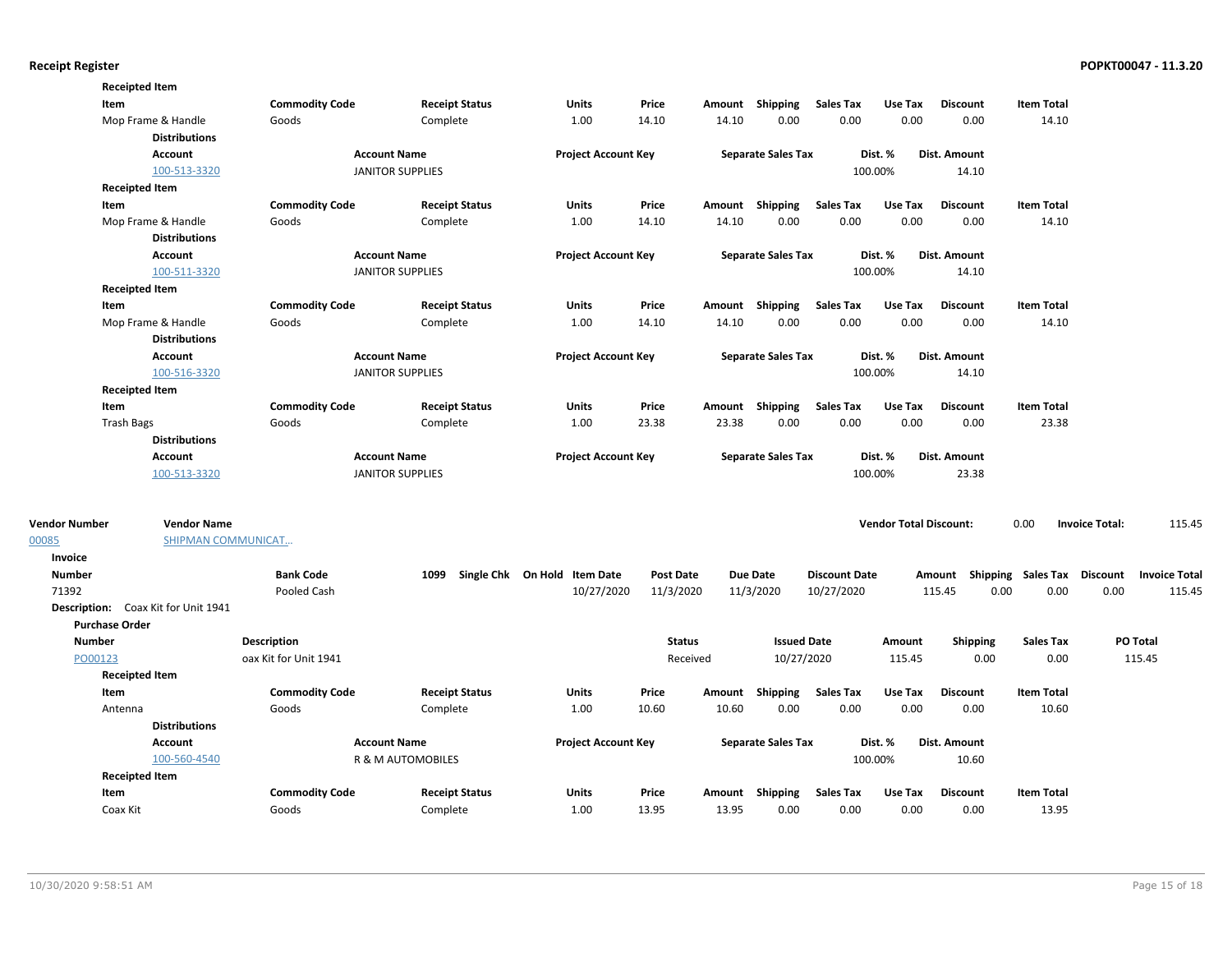|                           | <b>Distributions</b>                          |                           |                              |                                      |                            |                  |          |                           |                      |                               |                  |                                                  |                       |                      |
|---------------------------|-----------------------------------------------|---------------------------|------------------------------|--------------------------------------|----------------------------|------------------|----------|---------------------------|----------------------|-------------------------------|------------------|--------------------------------------------------|-----------------------|----------------------|
|                           | Account                                       |                           | <b>Account Name</b>          |                                      | <b>Project Account Key</b> |                  |          | <b>Separate Sales Tax</b> |                      | Dist. %                       | Dist. Amount     |                                                  |                       |                      |
|                           | 100-560-4540                                  |                           | <b>R &amp; M AUTOMOBILES</b> |                                      |                            |                  |          |                           |                      | 100.00%                       | 13.95            |                                                  |                       |                      |
| <b>Receipted Item</b>     |                                               |                           |                              |                                      |                            |                  |          |                           |                      |                               |                  |                                                  |                       |                      |
| Item                      |                                               | <b>Commodity Code</b>     |                              | <b>Receipt Status</b>                | Units                      | Price            |          | Amount Shipping           | <b>Sales Tax</b>     | Use Tax                       | <b>Discount</b>  | <b>Item Total</b>                                |                       |                      |
| <b>Tech Charge</b>        |                                               | Goods                     |                              | Complete                             | 1.00                       | 85.00            | 85.00    | 0.00                      | 0.00                 | 0.00                          | 0.00             | 85.00                                            |                       |                      |
|                           | <b>Distributions</b>                          |                           |                              |                                      |                            |                  |          |                           |                      |                               |                  |                                                  |                       |                      |
|                           | Account                                       |                           | <b>Account Name</b>          |                                      | <b>Project Account Key</b> |                  |          | <b>Separate Sales Tax</b> |                      | Dist. %                       | Dist. Amount     |                                                  |                       |                      |
|                           | 100-560-4540                                  |                           | R & M AUTOMOBILES            |                                      |                            |                  |          |                           |                      | 100.00%                       | 85.00            |                                                  |                       |                      |
| <b>Receipted Item</b>     |                                               |                           |                              |                                      |                            |                  |          |                           |                      |                               |                  |                                                  |                       |                      |
| Item                      |                                               | <b>Commodity Code</b>     |                              | <b>Receipt Status</b>                | <b>Units</b>               | Price            |          | Amount Shipping           | <b>Sales Tax</b>     | Use Tax                       | <b>Discount</b>  | <b>Item Total</b>                                |                       |                      |
|                           | <b>TNC CNC Connector</b>                      | Goods                     |                              | Complete                             | 2.00                       | 2.95             | 5.90     | 0.00                      | 0.00                 | 0.00                          | 0.00             | 5.90                                             |                       |                      |
|                           | <b>Distributions</b>                          |                           |                              |                                      |                            |                  |          |                           |                      |                               |                  |                                                  |                       |                      |
|                           | Account                                       |                           | <b>Account Name</b>          |                                      | <b>Project Account Key</b> |                  |          | <b>Separate Sales Tax</b> |                      | Dist. %                       | Dist. Amount     |                                                  |                       |                      |
|                           | 100-560-4540                                  |                           | R & M AUTOMOBILES            |                                      |                            |                  |          |                           |                      | 100.00%                       | 5.90             |                                                  |                       |                      |
|                           |                                               |                           |                              |                                      |                            |                  |          |                           |                      |                               |                  |                                                  |                       |                      |
|                           |                                               |                           |                              |                                      |                            |                  |          |                           |                      |                               |                  |                                                  |                       |                      |
| <b>Vendor Number</b>      | <b>Vendor Name</b>                            |                           |                              |                                      |                            |                  |          |                           |                      | <b>Vendor Total Discount:</b> |                  | 0.00                                             | <b>Invoice Total:</b> | 3,500.00             |
| 00596                     | SOUTHERN TIRE MART, LLC                       |                           |                              |                                      |                            |                  |          |                           |                      |                               |                  |                                                  |                       |                      |
| Invoice                   |                                               |                           |                              |                                      |                            |                  |          |                           |                      |                               |                  |                                                  |                       |                      |
| <b>Number</b>             |                                               | <b>Bank Code</b>          |                              | Single Chk On Hold Item Date<br>1099 |                            | Post Date        |          | <b>Due Date</b>           | <b>Discount Date</b> |                               |                  | Amount Shipping Sales Tax Discount               |                       | <b>Invoice Total</b> |
| 4170025892                |                                               | Pooled Cash               |                              |                                      | 10/15/2020                 | 11/3/2020        |          | 11/3/2020                 | 10/15/2020           |                               | 3,500.00<br>0.00 | 0.00                                             | 0.00                  | 3,500.00             |
| <b>Description:</b> Tires |                                               |                           |                              |                                      |                            |                  |          |                           |                      |                               |                  |                                                  |                       |                      |
| <b>Purchase Order</b>     |                                               |                           |                              |                                      |                            |                  |          |                           |                      |                               |                  |                                                  |                       |                      |
| <b>Number</b>             |                                               | <b>Description</b>        |                              |                                      |                            | <b>Status</b>    |          | <b>Issued Date</b>        |                      | Amount                        | <b>Shipping</b>  | <b>Sales Tax</b>                                 | PO Total              |                      |
| PO00112                   |                                               | Tires                     |                              |                                      |                            | Received         |          | 10/23/2020                |                      | 3,500.00                      | 0.00             | 0.00                                             | 3,500.00              |                      |
| <b>Receipted Item</b>     |                                               |                           |                              |                                      |                            |                  |          |                           |                      |                               |                  |                                                  |                       |                      |
| Item                      |                                               | <b>Commodity Code</b>     |                              | <b>Receipt Status</b>                | <b>Units</b>               | Price            |          | Amount Shipping           | <b>Sales Tax</b>     | Use Tax                       | <b>Discount</b>  | <b>Item Total</b>                                |                       |                      |
|                           | FD663 Radial ST H 11R24                       | Goods                     |                              | Complete                             | 10.00                      | 350.00           | 3,500.00 | 0.00                      | 0.00                 | 0.00                          | 0.00             | 3,500.00                                         |                       |                      |
|                           | <b>Distributions</b>                          |                           |                              |                                      |                            |                  |          |                           |                      |                               |                  |                                                  |                       |                      |
|                           | Account                                       |                           | <b>Account Name</b>          |                                      | <b>Project Account Key</b> |                  |          | <b>Separate Sales Tax</b> |                      | Dist. %                       | Dist. Amount     |                                                  |                       |                      |
|                           | 230-623-4590                                  |                           | R&M MACH. TIRES & TUBES      |                                      |                            |                  |          |                           |                      | 100.00%                       | 3,500.00         |                                                  |                       |                      |
|                           |                                               |                           |                              |                                      |                            |                  |          |                           |                      |                               |                  |                                                  |                       |                      |
| <b>Vendor Number</b>      | <b>Vendor Name</b>                            |                           |                              |                                      |                            |                  |          |                           |                      | <b>Vendor Total Discount:</b> |                  | 0.00                                             | <b>Invoice Total:</b> | 820.00               |
| 00480                     | <b>VESTED NETWORKS</b>                        |                           |                              |                                      |                            |                  |          |                           |                      |                               |                  |                                                  |                       |                      |
| Invoice                   |                                               |                           |                              |                                      |                            |                  |          |                           |                      |                               |                  |                                                  |                       |                      |
| <b>Number</b>             |                                               | <b>Bank Code</b>          |                              | Single Chk On Hold Item Date<br>1099 |                            | <b>Post Date</b> |          | <b>Due Date</b>           | <b>Discount Date</b> |                               |                  | Amount Shipping Sales Tax Discount Invoice Total |                       |                      |
| <b>IN7503</b>             |                                               | Pooled Cash               |                              |                                      | 10/28/2020                 | 11/3/2020        |          | 11/3/2020                 | 10/28/2020           |                               | 820.00<br>0.00   | 0.00                                             | 0.00                  | 820.00               |
|                           | <b>Description:</b> Internet for the Majestic |                           |                              |                                      |                            |                  |          |                           |                      |                               |                  |                                                  |                       |                      |
| <b>Purchase Order</b>     |                                               |                           |                              |                                      |                            |                  |          |                           |                      |                               |                  |                                                  |                       |                      |
| <b>Number</b>             |                                               | Description               |                              |                                      |                            | <b>Status</b>    |          | <b>Issued Date</b>        |                      | Amount                        | <b>Shipping</b>  | Sales Tax                                        | PO Total              |                      |
| PO00105                   |                                               | Internet for the Majestic |                              |                                      |                            | Received         |          | 10/20/2020                |                      | 820.00                        | 0.00             | 0.00                                             |                       | 820.00               |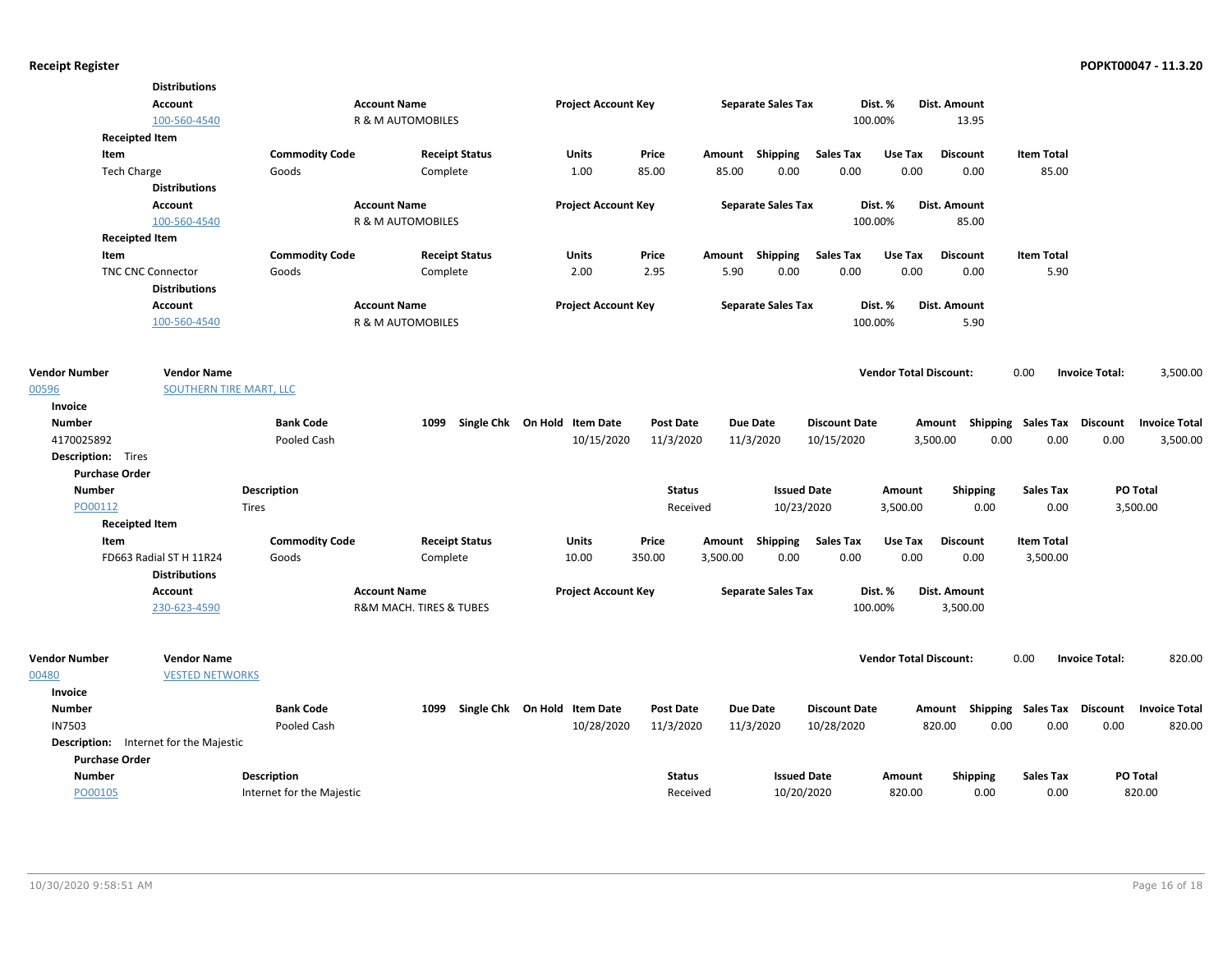| <b>Receipted Item</b> |                      |                             |                             |                            |                            |                           |                           |                                                             |                         |                     |                   |  |
|-----------------------|----------------------|-----------------------------|-----------------------------|----------------------------|----------------------------|---------------------------|---------------------------|-------------------------------------------------------------|-------------------------|---------------------|-------------------|--|
| Item                  |                      | <b>Commodity Code</b>       | <b>Receipt Status</b>       | <b>Units</b>               | Price                      | Amount                    | Shipping                  | <b>Sales Tax</b>                                            | Use Tax                 | <b>Discount</b>     | <b>Item Total</b> |  |
| Coverage - 3 months   |                      | Goods                       | Complete                    | 3.00                       | 90.00                      | 270.00                    | 0.00                      | 0.00                                                        | 0.00                    | 0.00                | 270.00            |  |
|                       | <b>Distributions</b> |                             |                             |                            |                            |                           |                           |                                                             |                         |                     |                   |  |
|                       | <b>Account</b>       |                             | <b>Account Name</b>         | <b>Project Account Key</b> |                            | <b>Separate Sales Tax</b> |                           |                                                             | Dist. %                 | <b>Dist. Amount</b> |                   |  |
|                       | 413-413-4420         | OTHER PROFESSIONAL SERVICES |                             |                            |                            |                           |                           |                                                             | 100.00%                 | 270.00              |                   |  |
| <b>Receipted Item</b> |                      |                             |                             |                            |                            |                           |                           |                                                             |                         |                     |                   |  |
| Item                  |                      | <b>Commodity Code</b>       | <b>Receipt Status</b>       | <b>Units</b>               | Price                      | Amount                    | <b>Shipping</b>           | <b>Sales Tax</b>                                            | Use Tax                 | <b>Discount</b>     | <b>Item Total</b> |  |
| Installation          |                      | Goods                       | Complete                    | 1.00                       | 200.00                     | 200.00                    | 0.00                      | 0.00                                                        | 0.00                    | 0.00                | 200.00            |  |
|                       | <b>Distributions</b> |                             |                             |                            |                            |                           |                           |                                                             |                         |                     |                   |  |
|                       | <b>Account</b>       | <b>Account Name</b>         |                             | <b>Project Account Key</b> |                            | <b>Separate Sales Tax</b> |                           |                                                             | Dist. %<br>Dist. Amount |                     |                   |  |
|                       | 413-413-4420         |                             | OTHER PROFESSIONAL SERVICES |                            |                            |                           |                           |                                                             | 100.00%                 | 200.00              |                   |  |
| <b>Receipted Item</b> |                      |                             |                             |                            |                            |                           |                           |                                                             |                         |                     |                   |  |
| Item                  |                      | <b>Commodity Code</b>       | <b>Receipt Status</b>       | <b>Units</b>               | Price                      | Amount                    | Shipping                  | <b>Sales Tax</b>                                            | Use Tax                 | <b>Discount</b>     | <b>Item Total</b> |  |
| Modem                 |                      | Goods                       | Complete                    | 1.00                       | 120.00                     | 120.00                    | 0.00                      | 0.00                                                        | 0.00                    | 0.00                | 120.00            |  |
|                       | <b>Distributions</b> |                             |                             |                            |                            |                           |                           |                                                             |                         |                     |                   |  |
|                       | <b>Account</b>       |                             | <b>Account Name</b>         |                            | <b>Project Account Key</b> |                           |                           | <b>Separate Sales Tax</b><br>Dist. %<br><b>Dist. Amount</b> |                         |                     |                   |  |
|                       | 413-413-4420         |                             | OTHER PROFESSIONAL SERVICES |                            |                            |                           |                           |                                                             | 100.00%                 | 120.00              |                   |  |
| <b>Receipted Item</b> |                      |                             |                             |                            |                            |                           |                           |                                                             |                         |                     |                   |  |
| Item                  |                      | <b>Commodity Code</b>       | <b>Receipt Status</b>       | <b>Units</b>               | Price                      | Amount                    | <b>Shipping</b>           | <b>Sales Tax</b>                                            | Use Tax                 | <b>Discount</b>     | <b>Item Total</b> |  |
| Router                |                      | Goods                       | Complete                    | 1.00                       | 230.00                     | 230.00                    | 0.00                      | 0.00                                                        | 0.00                    | 0.00                | 230.00            |  |
|                       | <b>Distributions</b> |                             |                             |                            |                            |                           |                           |                                                             |                         |                     |                   |  |
|                       | <b>Account</b>       |                             | <b>Account Name</b>         | <b>Project Account Key</b> |                            |                           | <b>Separate Sales Tax</b> |                                                             | Dist. %                 | Dist. Amount        |                   |  |
|                       |                      |                             | OTHER PROFESSIONAL SERVICES |                            |                            |                           |                           |                                                             | 100.00%                 | 230.00              |                   |  |

| <b>Vendors:</b><br>10 | -26<br>Invoices: | <b>Purchase Orders:</b><br>- 26 | Amount: 11,441.47 | <b>Shipping: 478.12</b> | Tax: 0.00 | Discount: 0.00 | <b>Total Amount: 11,919.59</b> |
|-----------------------|------------------|---------------------------------|-------------------|-------------------------|-----------|----------------|--------------------------------|